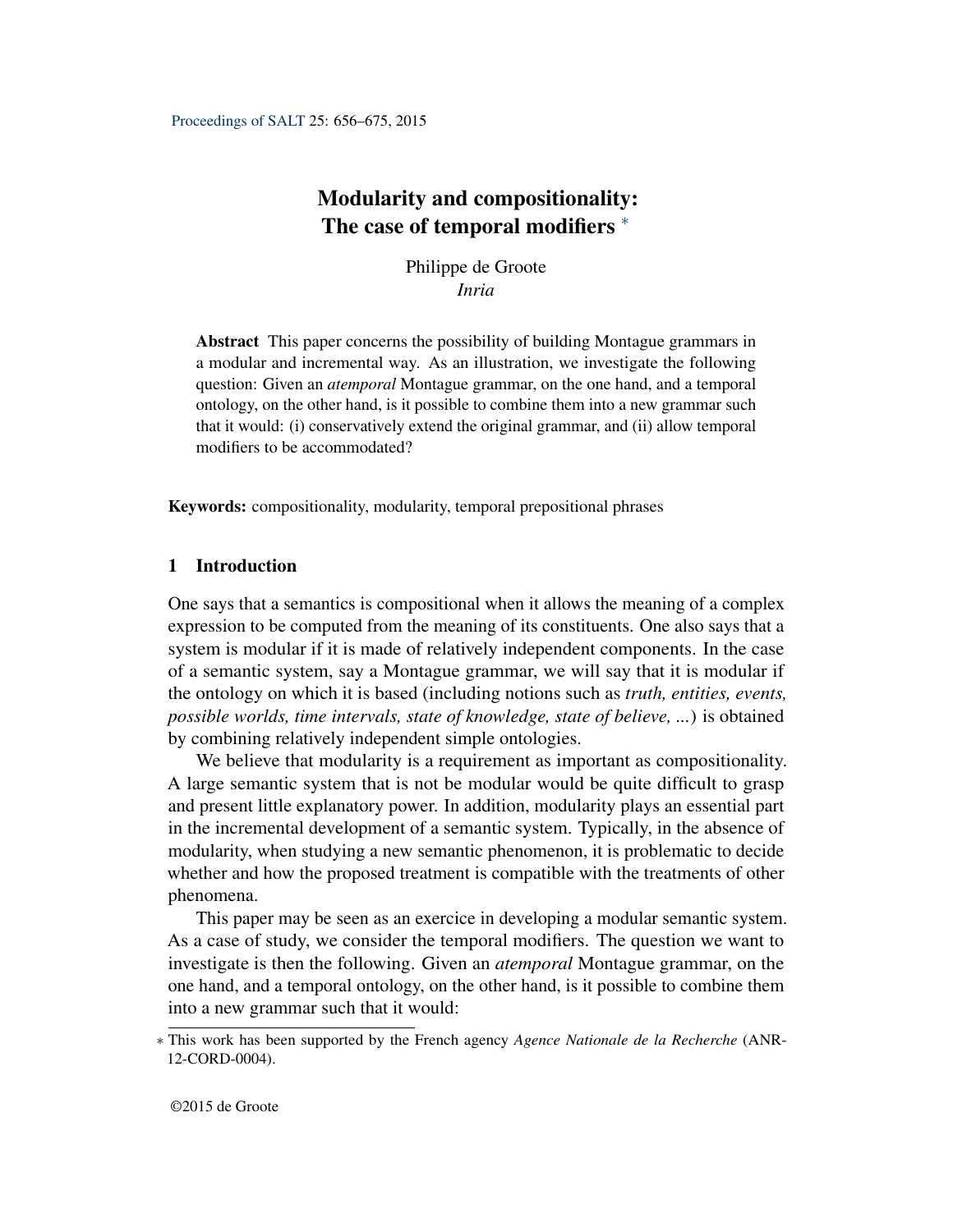i. conservatively extend the original grammar;

ii. allow temporal modifiers to be accommodated.

This question is not as easy as it might seem at first sight. Temporal modifiers, indeed, may be cascaded, which interacts in a non-trivial way with quantification and binding. This is illustrated by the following sentence, taken from Pratt  $\&$ [Francez](#page-18-0) [2001,](#page-18-0) where the existentially quantified modifier *one Monday* determines the quantification domain of the universally quantified modifier *during every meeting*:

<span id="page-1-0"></span>(1) Mary kissed John during every meeting one Monday.

A classical account of temporal modification has been given by [Dowty](#page-18-1) [1979,](#page-18-1) [1982.](#page-18-2) As with most such accounts, $<sup>1</sup>$  $<sup>1</sup>$  $<sup>1</sup>$  it is based on an interpretation of sentences as</sup> sets of time intervals, $<sup>2</sup>$  $<sup>2</sup>$  $<sup>2</sup>$  which seems unavoidable in order to interpret cascades of</sup> temporal modifiers. Consider, for instance, the following sentence [\(Dowty](#page-18-2) [1982\)](#page-18-2):

(2) I first met John Smith at two o' clock in the afternoon on a Thursday in the first week of June in 1942.

For such a sentence, where the cascaded temporal modifiers are existentially quantified, Dowty's theory makes the correct prediction. This is not the case, however, for sentences akin to [\(1\)](#page-1-0), as it was first observed by [Pratt & Francez](#page-18-0) [2001.](#page-18-0)

In fact, every treatment of quantified temporal prepositional phrases prior to [Pratt & Francez](#page-18-0) [2001](#page-18-0) fails in making correct predictions for sentences akin to  $(1)$ .<sup>[3](#page-0-0)</sup> For this reason, the treatment we are proposing in this paper may be partly seen as a reengineering of Pratt and Francez's solution.

Their analysis of example [\(1\)](#page-1-0) works as follows. The sentence *Mary kissed John* is assigned the following meaning:

<span id="page-1-2"></span>(3)  $\llbracket \text{Mary kissed John} \rrbracket = \lambda i. \exists e. (\text{kissed m} \cdot j e) \wedge ((\tau e) \subset i),$ 

where *i* denotes a time interval, *e* denotes an event, and  $\tau$  maps an event to the time interval during which it occurs. In a similar way, the noun *meeting* is assigned meaning [\(4\)](#page-1-1), while the determiner *every* is assigned its standard meaning:

<span id="page-1-1"></span>(4)  $\mathbb{I}$ *meeting* $\mathbb{I} = \lambda xi$ . (**meeting***x*)  $\wedge$  (( $\tau x$ )  $\subset i$ ),

(5) 
$$
[every] = \lambda pq. \forall x. (px) \rightarrow (qx).
$$

Since the interpretation of *meeting* is a relation between (event-like) entities and time intervals, applying to it the interpretation of *every* would result in a type mismatch. To circumvent this problem, an operation called pseudo-application is defined:

<sup>1</sup> In addition to [Dowty](#page-18-1) [1979,](#page-18-1) [1982,](#page-18-2) see [Pratt & Francez](#page-18-0) [2001;](#page-18-0) [Francez & Steedman](#page-18-3) [2006;](#page-18-3) [von Stechow](#page-18-4) [2002,](#page-18-4) [2009](#page-18-5)

<sup>2</sup> Or, possibly, sets of pairs of time intervals, as it is the case in [Dowty](#page-18-2) [1982.](#page-18-2)

<sup>3</sup> See [Pratt & Francez](#page-18-0) [2001,](#page-18-0) for a discussion.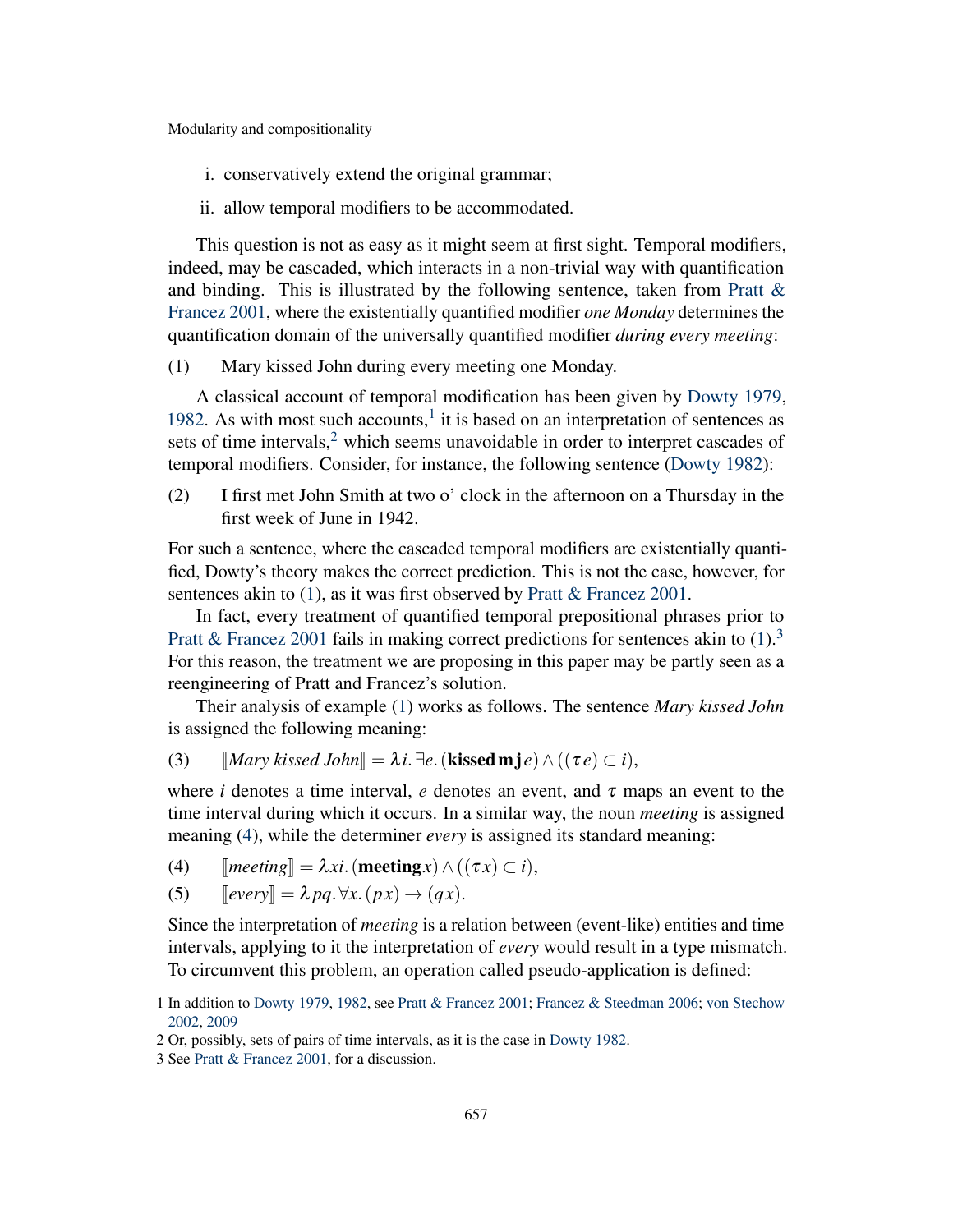$$
(6) \qquad \phi\left({_{1}\psi}\right)_{1} = \lambda qi.\,\phi\left(\lambda x.\,\psi\,xi\right)q.
$$

This allows the meaning of the noun phrase *every meeting* to be computed as follows:

<span id="page-2-1"></span>(7) 
$$
\begin{array}{rcl}\n\text{[every meeting]} & = & \text{[every] } (1[\text{mecting}])_1 \\
& = & \lambda qi. \text{[every] } (\lambda x. \text{[mecting]} x i) q \\
& = & \lambda qi. (\lambda pq. \forall x. (px) \rightarrow (qx)) (\lambda x. \text{[mecting]} x i) q \\
& \rightarrow_{\beta} & \lambda qi. \forall x. \text{([mecting]} x i) \rightarrow (qx) \\
& \rightarrow_{\beta} & \lambda qi. \forall x. \text{((mecting } x) \land ((\tau x) \subset i)) \rightarrow (qx).\n\end{array}
$$

As for the preposition *during*, Pratt and Francez assign it the following interpretation:

<span id="page-2-0"></span>(8)  $\llbracket \text{during} \rrbracket = \lambda \text{ pqi. } p(\lambda x. q(\tau x))$ *i*.

Then, by applying [\(8\)](#page-2-0) to [\(7\)](#page-2-1), one obtains the interpretation of the prepositional phrase *during every meeting*:

<span id="page-2-2"></span>(9) 
$$
\llbracket \text{during every meeting} \rrbracket = \lambda qi. \forall x. ((\text{meeting } x) \land ((\tau x) \subset i)) \rightarrow (q(\tau x)).
$$

The meaning of *(during) one monday* is computed in similar way, which yields the following result:

<span id="page-2-3"></span>(10)  $\left[$ *(during) one monday* $\left[ = \lambda qi. \exists x.(\text{monday }x) \wedge ((\tau x) \subset i) \wedge (q(\tau x)) \right].$ 

Finally, by applying [\(9\)](#page-2-2) to [\(3\)](#page-1-2), and then applying [\(10\)](#page-2-3) to the result, one obtains the following reading for sentence [\(1\)](#page-1-0):

<span id="page-2-4"></span>(11) 
$$
\lambda i. \exists x. (\text{monday } x) \land ((\tau x) \subset i) \land
$$
  
\n $(\forall y. ((\text{meeting } y) \land ((\tau y) \subset (\tau x))) \rightarrow$   
\n $(\exists e. (\text{kised m} j e) \land ((\tau e) \subset (\tau y))))$ .

Pratt and Francez's analysis has certainly the merit of making the right prediction, in the sense that formula  $(11)$  captures the intuitive truth conditions of sentence  $(1)$ . Nevertheless, there are some oddities in their solution, which prevent it from being modular:

- i. Their analysis does not rely on any precise notion of syntax-semantics interface. Consequently, the compositional way of computing the meaning of a sentence is not completely specified.<sup>[4](#page-0-0)</sup>
- ii. Sentences are sometimes interpreted as truth values, sometimes as sets of time intervals, and even sometimes as relations between events and time

<sup>4</sup> This is not a serious objection since [Francez & Steedman](#page-18-3) [2006](#page-18-3) recasts the solution in the fully specified framework of Combinatory Categorial Grammars.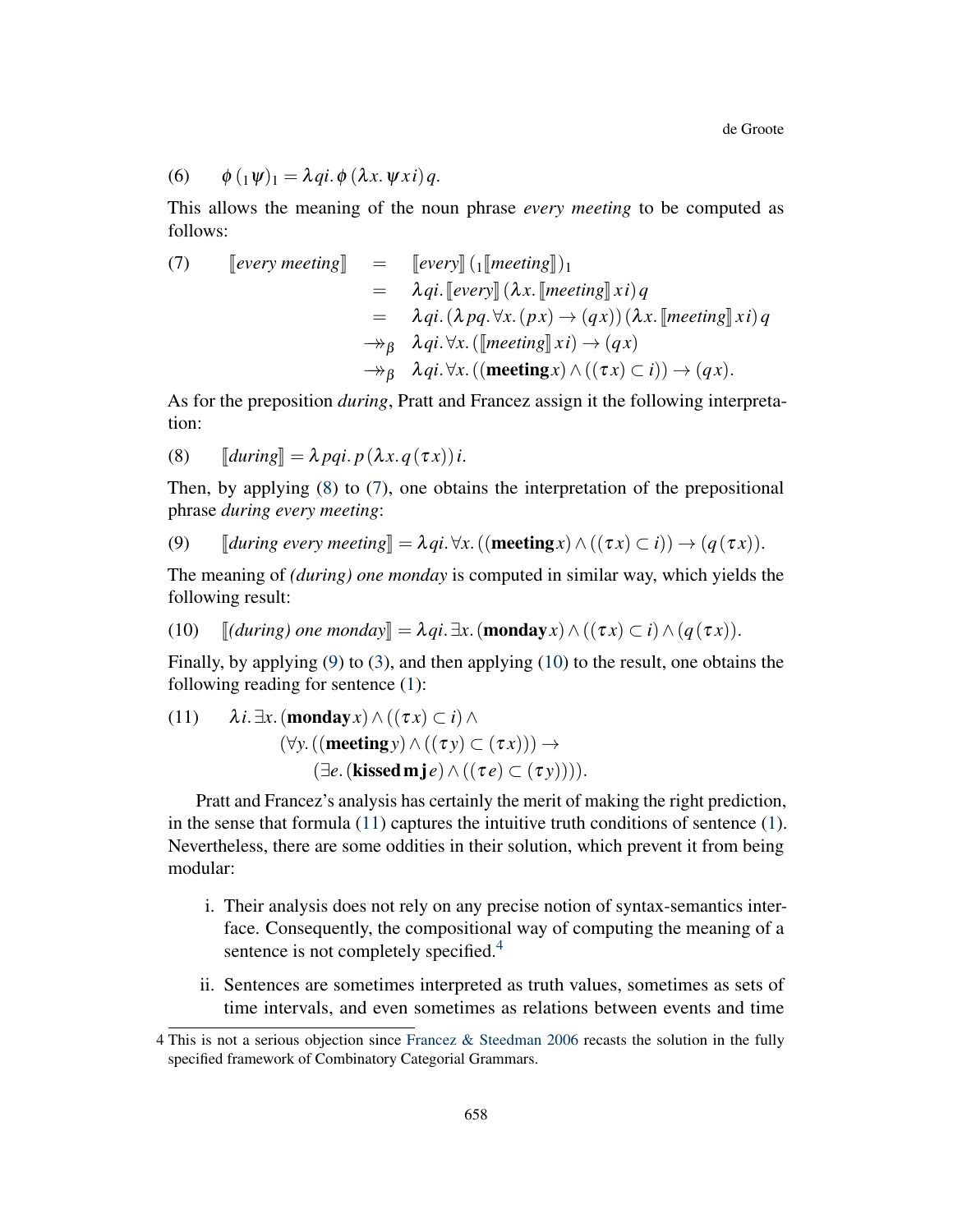intervals. In other words, there is no notion of proposition that allows the sentences to be interpreted in a uniform way. As a consequence, the compositionality of their semantics relies on non standard operations such as the so-called pseudo-applications.

- iii. The fact that the subinterval relations occurring in formula [\(11\)](#page-2-4) are not contributed by the meaning assigned to *during* goes against the intuition. As a consequence, the interpretation of *during* in [\(8\)](#page-2-0) is rather opaque. [\(von](#page-18-4) [Stechow](#page-18-4) [2002](#page-18-4) makes a similar criticism.)
- iv. There is no uniform treatment of the temporal prepositions. In particular, the meaning assigned to prepositions such as *before* and *after* relies on quite ad hoc primitives, the existence of which may appear as a constraint on the temporal ontology. (Again, [von Stechow](#page-18-4) [2002](#page-18-4) makes a similar criticism.)
- v. Their solution is bound to event semantics in an essential way. Indeed, the use of the operator  $\tau$  is central to their solution. It allows them to quantify over time intervals by quantifying over events.<sup>[5](#page-0-0)</sup>

In the rest of this paper, we will try to circumvent all these possible drawbacks.

# 2 The syntax semantics interface

As explained in the preceding introduction, we intend to sketch a semantic interpretation of temporal prepositional phrases that is both compositional and modular. To this end, we will stick to a strict Montagovian framework, i.e., we will construct the semantic interpretation as a homomorphic image of the syntax. We do not want, however, to commit ourselves to some precise syntactic theory. Accordingly, we will consider that meanings are computed from abstract syntactic structures that correspond to plausible logical forms. Technically, these abstract structures (or logical forms) will be represented as typed  $λ$ -terms built upon a given signature. Consider, for instance, the following sentence:

<span id="page-3-1"></span>(12) Every professor kissed a student.

Its logical form is expressed by the following  $\lambda$ -term, which is built upon the signature given in Table [1:](#page-4-0)

<span id="page-3-0"></span>(13) KISSED (SOME STUDENT) (EVERY PROFESSOR).

<sup>5</sup> This will not appear as a problem to those who like to work in a Davidsonian framework, but it may be seen as quite a constraint by the others.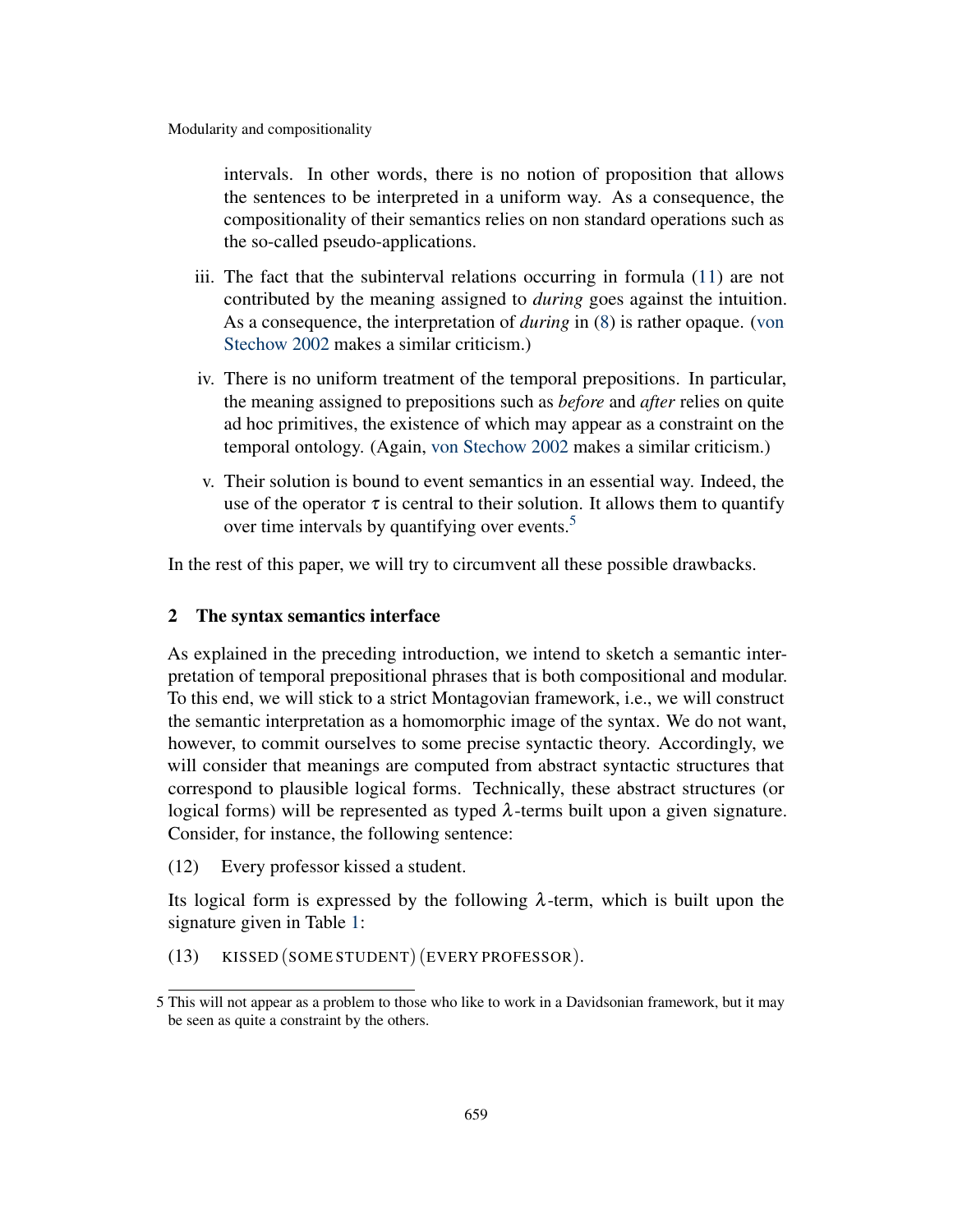```
JOHN : NP
      MARY : NP
PROFESSOR : N
  STUDENT : N
  MEETING : N
  MONDAY : N
      SOME : N \rightarrow NPEVERY : N \rightarrow NPKISSED : NP \rightarrow NP \rightarrow S
```


Expression [\(13\)](#page-3-0) is a purely applicative term that may be seen as a tree. This is not the general case. Logical forms may possibly involve  $\lambda$ -abstractions. For instance, we could enrich the signature of Table [1](#page-4-0) with the following constant:

$$
QR: NP \to (NP \to S) \to S,
$$

and write the following  $\lambda$ -term:

QR (SOME STUDENT) (λ*x*. KISSED *x* (EVERY PROFESSOR)),

which would correspond to the object wide-scope reading of sentence [\(12\)](#page-3-1).

Having specified the source of our semantic interpretation, we must specify its target. Here we follow an architecture similar to [Montague](#page-18-6) [1973.](#page-18-6) We assume the existence of an intermediate language which allows meanings to be expressed as logical formulas. This object language consists of the simply typed  $\lambda$ -calculus enriched with the connectives and quantifiers of first-order logic, and specific relational symbols (given in their Curryfied form). Table [2](#page-5-0) gives a signature that specifies such relational symbols.

Finally, the semantic interpretation itself is specified by assigning a term of the object language to each constant of the signature specifying the abstract syntactic structures. This interpretation must, of course, respect some typing constraints that ensure that the semantic interpretation of the syntactic categories is consistent. Table [3,](#page-5-1) where  $e^*$  stands for  $(e \rightarrow t) \rightarrow t$ , gives such an interpretation, which corresponds fairly to a standard Montagovian semantics. It allows the meaning of a sentence such as [\(12\)](#page-3-1) to be computed as follows: replace, in the abstract syntactic structure [\(13\)](#page-3-0), each constant by its interpretation (as given by Table [3\)](#page-5-1), then β-normalize the resulting  $λ$ -term.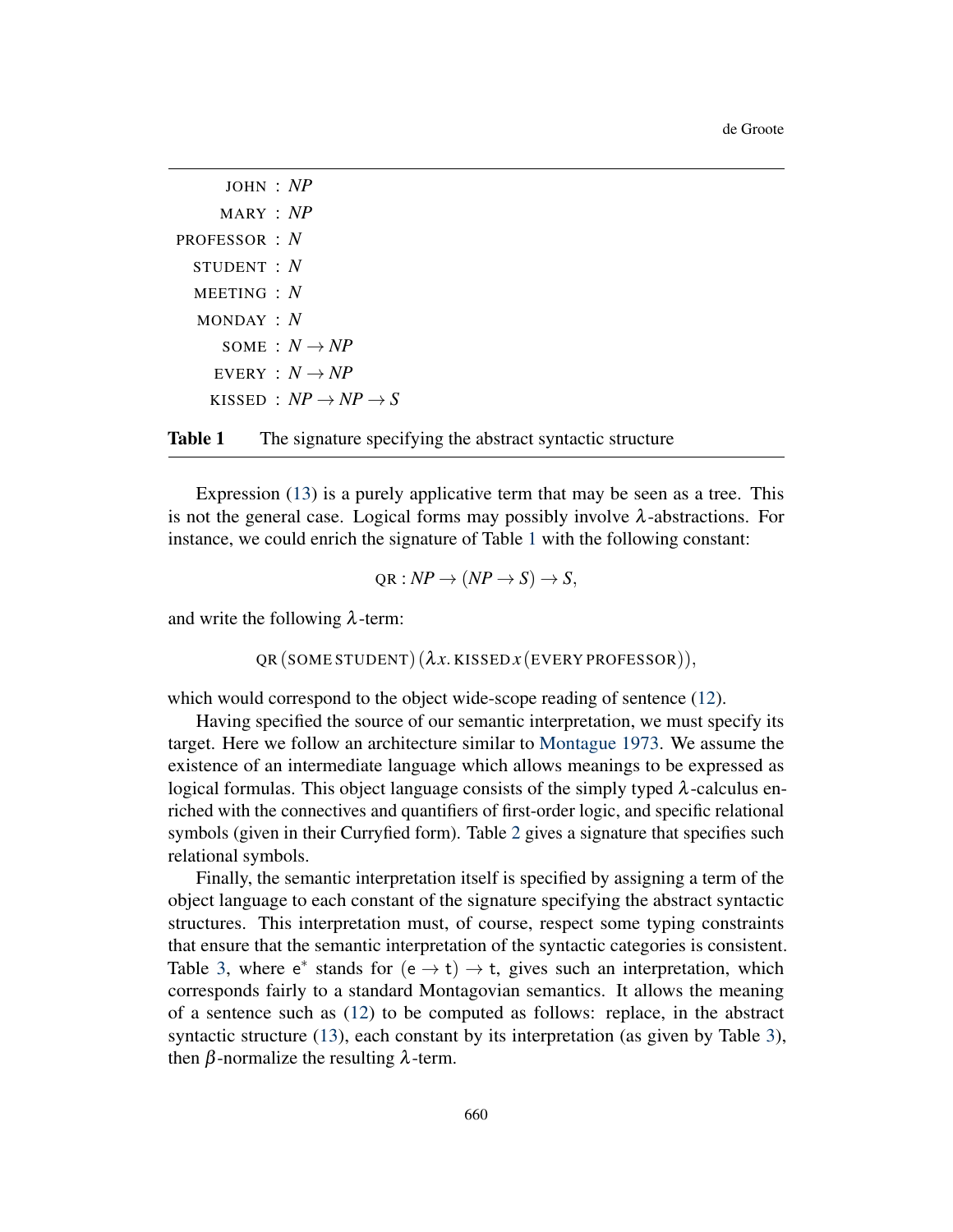<span id="page-5-0"></span>j : e m : e **professor** :  $e \rightarrow t$ student :  $e \rightarrow t$ meeting :  $e \rightarrow t$ monday :  $e \rightarrow t$ kissed : e  $\rightarrow$  e  $\rightarrow$  t

**Table 2** The signature providing the relational symbols of the object language

<span id="page-5-1"></span>

| JOHN := $\lambda k.kj$ |                                                                                                                    | $\colon e^*$                          |
|------------------------|--------------------------------------------------------------------------------------------------------------------|---------------------------------------|
|                        | MARY $:= \lambda k.km$                                                                                             | $\colon e^*$                          |
|                        | PROFESSOR := $\lambda x.$ professor x                                                                              | : $e \rightarrow t$                   |
|                        | STUDENT := $\lambda x$ . student x                                                                                 | : $e \rightarrow t$                   |
|                        | MEETING := $\lambda x$ meeting x                                                                                   | : $e \rightarrow t$                   |
|                        | MONDAY := $\lambda x$ . monday x                                                                                   | : $e \rightarrow t$                   |
|                        | SOME := $\lambda pq. \exists x. (px) \wedge (qx)$                                                                  | : $(e \rightarrow t) \rightarrow e^*$ |
|                        | EVERY := $\lambda pq. \forall x. (px) \rightarrow (qx)$                                                            | : $(e \rightarrow t) \rightarrow e^*$ |
|                        | KISSED := $\lambda$ os.s( $\lambda x.$ o( $\lambda y.$ <b>kissed</b> $xy$ )) : $e^* \rightarrow e^* \rightarrow t$ |                                       |
|                        |                                                                                                                    |                                       |



Table [1,](#page-4-0) [2,](#page-5-0) and [3](#page-5-1) will be used as a running example in the rest of this paper. They correspond to our original grammar, i.e., the *atemporal* Montague grammar that we want to extend to the end of accommodating temporal modifiers

#### 3 The temporal ontology

In search of a generic treatment of temporal modification, we must impose as few requirements as possible on the temporal ontology. Basically, we require the existence of a partial order  $(I, \subset)$ . The elements of I are thought of as time intervals, and the binary relation  $\subset$  as time interval inclusion.

Then, in order to accomodate temporal preposition such as *before, after*, or *until*, one may require some additional structure on  $\mathbb{I}$ . For instance, we may need to provide the set of time intervals with a precedence relation,  $\lt$ . Typically,  $\mathbb{I}$  may be the set of closed intervals obtained from a linearly ordered set, as it is the case in standard interval temporal logic [\(Halpern & Shoham](#page-18-7) [1991\)](#page-18-7). In such a case, the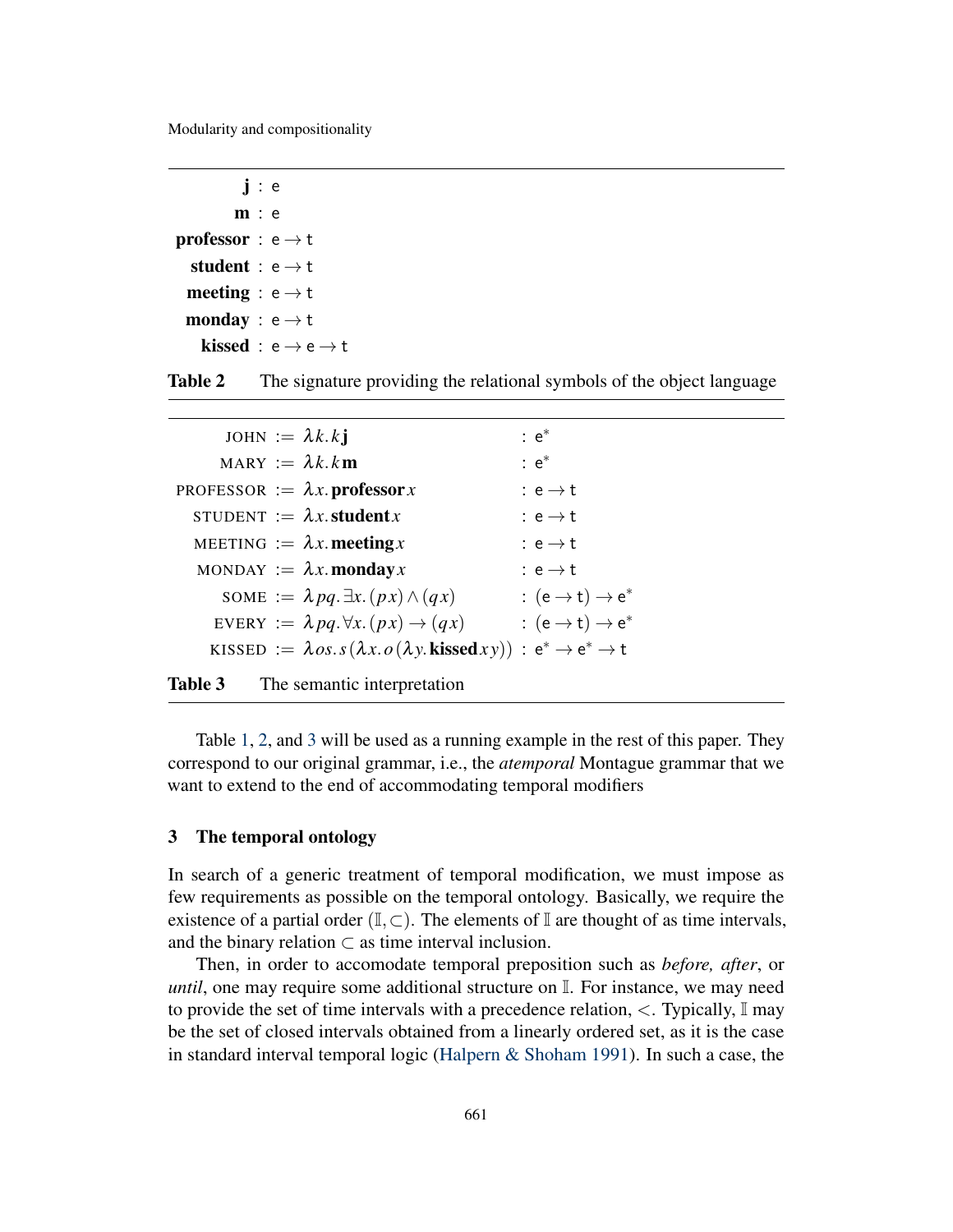temporal relations under consideration may be the twelve interval relations of [Allen](#page-17-0) [1983.](#page-17-0) Such a commitment to a given temporal logic, however, is not mandatory. One may think of  $\mathbb I$  as a set of abstract intervals, provided with some binary relations obeying some given laws. For instance, one would require both the inclusion and precedence relations to be partial orders obeying, in addition, the following laws:

$$
(i \subset j) \leftrightarrow \neg(i < j),
$$
  
\n
$$
(i \subset j) \leftrightarrow \neg(j < i),
$$
  
\n
$$
((i \subset j) \land (j < k)) \to (i < k),
$$
  
\n
$$
((i < j) \land (k < j)) \to (i < k).
$$

To reflect the existence of the temporal structure at the level of the object language, we add a new type, i, which will be semantically interpreted as  $\mathbb{I}$ . This allows new logical connectives to be defined. Typically, the during-modality is defined as follows:

(14) 
$$
\langle D \rangle \phi = \lambda i. \exists j. (j \subset i) \land (\phi j).
$$

Its dual, which will play a part in Section [5,](#page-8-0) is then defined accordingly:

(15) 
$$
[D]\phi = \lambda i. \forall j. (j \subset i) \rightarrow (\phi j).
$$

Similarly, one defines the before-modalities as follows:<sup>[6](#page-0-0)</sup>

(16) 
$$
\langle \mathbf{B} \rangle \phi = \lambda i. \exists j. (j < i) \land (\phi j),
$$

(17)  $[B]\phi = \lambda i.\forall j. (j < i) \rightarrow (\phi j).$ 

#### <span id="page-6-0"></span>4 The temporalization procedure

Having chosen an adequate temporal ontology, the next step is to provide our original grammar with a temporal dimension. To this end, we take

$$
prop = i \rightarrow t
$$

to be type of the propositions, and we applied a systematic *temporalization procedure* akin to the intentionalization procedure defined in [de Groote & Kanazawa](#page-18-8) [2013.](#page-18-8)

De Groote and Kanazawa's intentionalization procedure provides a systematic way of turning an extensional semantics into an intensionalized one without changing the truth conditions of the sentences. It is defined in a higher-order setting. Instantiating it to the case of first-order logic amounts simply to giving appropriate translation for the relational symbols and for the logical connectives and quantifiers.

<sup>6</sup> In [Halpern & Shoham](#page-18-7) [1991,](#page-18-7) the "before" modalities are written as  $\langle \overline{L} \rangle$  and  $\langle \overline{L} \rangle$ , where L stands for the "later" relation, and  $\overline{L}$  for its inverse. As for B, it denotes the "begins" relation.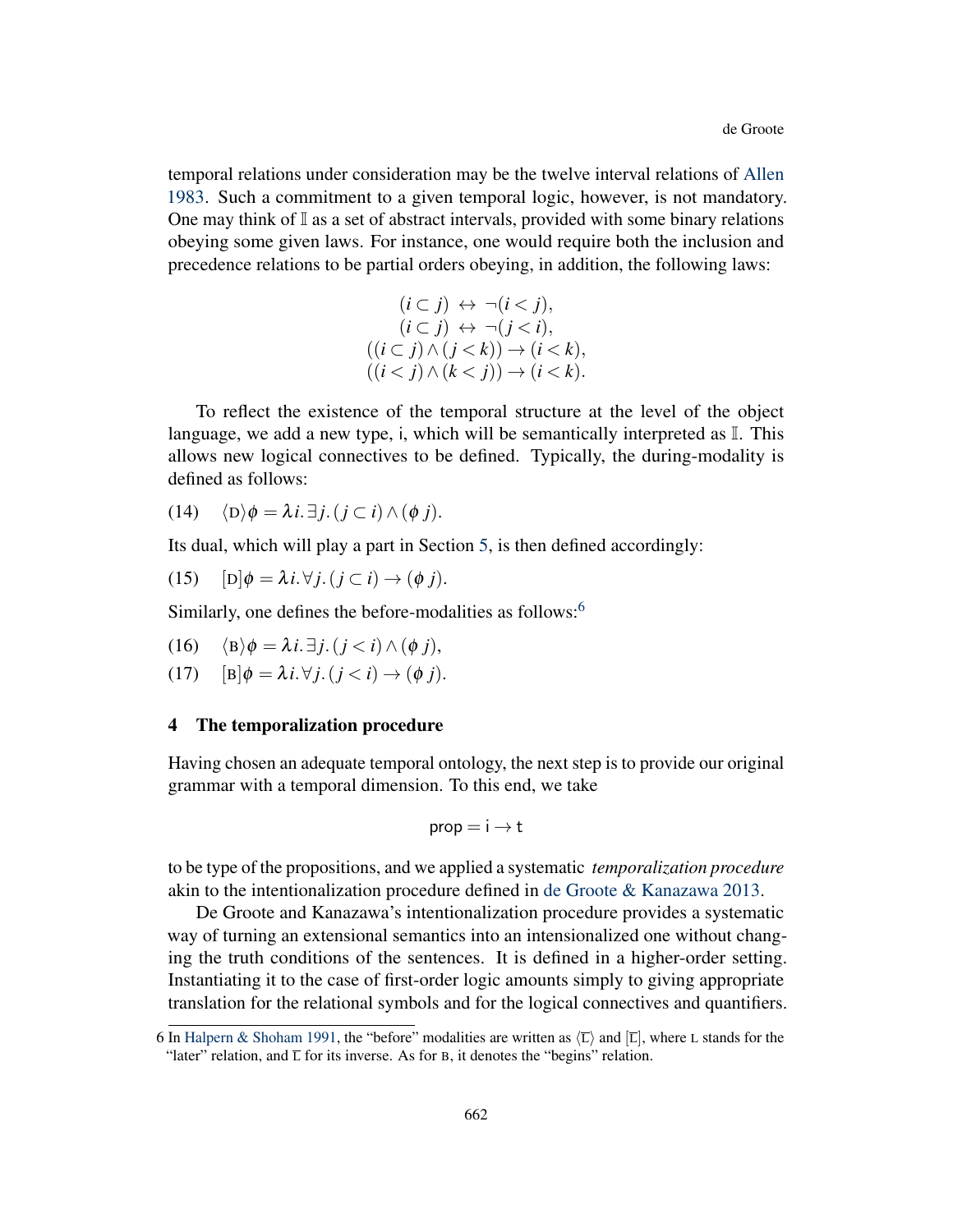```
t_professor : e \rightarrow i \rightarrow tt_student : e \rightarrow i \rightarrow tt_meeting : e \rightarrow i \rightarrow tt monday : e \rightarrow i \rightarrow tt kissed : e \rightarrow e \rightarrow i \rightarrow t
```
Table 4 The new object signature

Let us define such a translation, which we will write as  $\lfloor \_ \rfloor_1$ . For the relational symbols, we simply add a temporal parameter to each of them by changing the object signature. For our running example, this results in the new object signature given in Table [4.](#page-7-0)

Each relational symbol is then translated into the new corresponding symbol. For instance, we have:

$$
[professor]_1 = t\_professor.
$$

As for the translation of the logical connectives and quantifiers, it is straightforward:

$$
[\circ]_1 = \lambda \text{abi.} (ai) \circ (bi), \quad \circ \in \{\land, \to\},
$$
  

$$
[\mathsf{Q}]_1 = \lambda \text{pi.} \mathsf{Q} (\lambda x. \text{pxi}), \quad \mathsf{Q} \in \{\exists, \forall\}.
$$

Finally, the translation is homomorphically extended to the  $\lambda$ -terms:<sup>[7](#page-0-0)</sup>

$$
[x]_1 = x,
$$
  
\n
$$
[\lambda x. t]_1 = \lambda x. [t]_1,
$$
  
\n
$$
[t u]_1 = [t]_1 [u]_1.
$$

Now consider an *atemporal* model  $\mathfrak{M}_0$ , a *temporal* model  $\mathfrak{M}_1$ , and a time interval  $i_0 \in \mathbb{I}$  (intuitively the time interval of reference) such that:

$$
\mathfrak{M}_0\models \mathbf{r}t_1\cdots t_n \ \text{iff} \ \mathfrak{M}_1\models \mathbf{t}\_mathbf{r}t_1\cdots t_n i_0,
$$

for every *n*-ary relational symbol r. One easily establishes, by a straightforward induction, that

$$
\mathfrak{M}_0 \models \phi \ \text{ iff } \mathfrak{M}_1 \models [\phi]_1 \, i_0.
$$

Let us use boldface symbols  $(\wedge, \exists, \ldots)$  to denote the translations of the logical connectives and quantifiers, let us write  $\lfloor \_ \rfloor$  for  $\lfloor \_ \rfloor$ , and let us define  $e^*$  to be

<sup>7</sup> It should be clear that this allows for the translation of the formulas, which are seen as pure λ-terms. For instance, the formula  $\forall x. a[x] \wedge b[x]$  stands for a  $\lambda$ -term akin to **all**  $(\lambda x.$  **and**  $(ax)(bx))$ .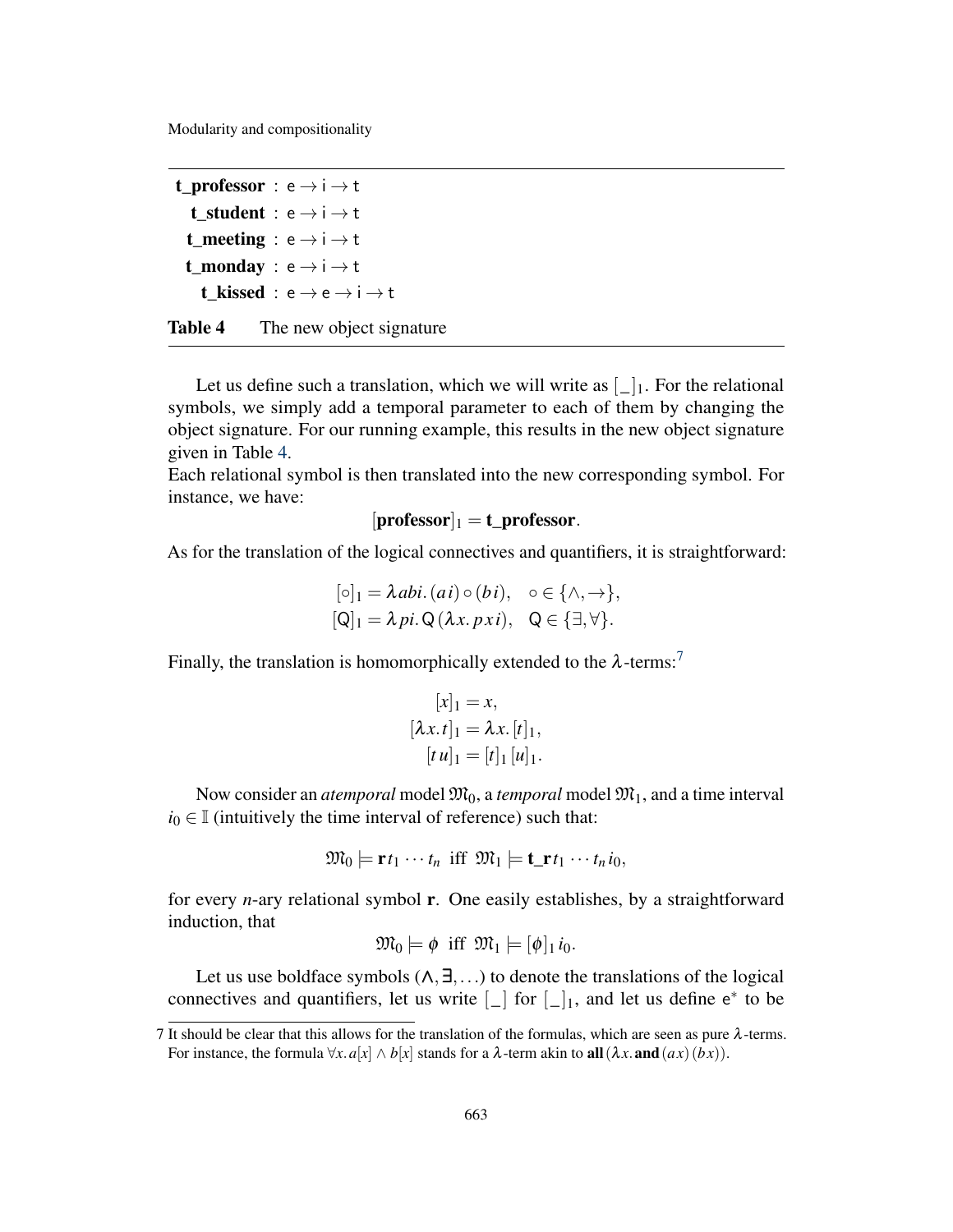<span id="page-8-1"></span>de Groote

|  | JOHN := $\lambda k.kj$                                                                                                               | $: e^*$                                  |
|--|--------------------------------------------------------------------------------------------------------------------------------------|------------------------------------------|
|  | MARY := $\lambda k.km$                                                                                                               | $: e^*$                                  |
|  | PROFESSOR := $\lambda x$ . [professor] x                                                                                             | : $e \rightarrow prop$                   |
|  | STUDENT := $\lambda x$ . [student] x                                                                                                 | $: e \rightarrow prop$                   |
|  | MEETING $:= \lambda x$ . [meeting] x                                                                                                 | $: e \rightarrow prop$                   |
|  | MONDAY := $\lambda x$ . [monday] x                                                                                                   | $: e \rightarrow prop$                   |
|  | SOME := $\lambda pq.\exists x.(px) \wedge (qx)$                                                                                      | : $(e \rightarrow prop) \rightarrow e^*$ |
|  | EVERY := $\lambda pq.\forall x.(px) \rightarrow (qx)$                                                                                | : $(e \rightarrow prop) \rightarrow e^*$ |
|  | KISSED := $\lambda$ os.s( $\lambda x.$ o( $\lambda y$ .[kissed]xy)) : e <sup>*</sup> $\rightarrow$ e <sup>*</sup> $\rightarrow$ prop |                                          |
|  |                                                                                                                                      |                                          |

Table 5 The new semantic interpretation

 $(e \rightarrow prop) \rightarrow prop.$  Then, applying our temporalization procedure to the original grammar, we obtain the new semantic interpretation given in Table [5.](#page-8-1) It is then clear, at first sight, that this new interpretation is in all respects similar to the original one.

## <span id="page-8-0"></span>5 Accommodating temporal prepositions

We are now in a position to enrich our original grammar with temporal items. Consider the preposition *during*. At the level of the abstract syntactic structures, it gives rise to the following typed constant:

 $(18)$  DURING :  $NP \rightarrow S \rightarrow S$ .

In temporal logic, *b during a* is expressed as  $a \wedge \langle D \rangle b$ . This suggests the following semantic interpretation:

<span id="page-8-2"></span>(19) DURING :=  $\lambda$ *ns*. *n*( $\lambda$ *x*.  $\langle D \rangle$ *s*) : e<sup>\*</sup>  $\rightarrow$  prop  $\rightarrow$  prop.

Let us now use interpretation [\(19\)](#page-8-2) to compute the semantic interpretation of the following examples:

- <span id="page-8-3"></span>(20) Mary kissed John during some meeting.
- <span id="page-8-4"></span>(21) Mary kissed John during some meeting one Monday.
- <span id="page-8-5"></span>(22) Mary kissed John during every meeting.
- <span id="page-8-6"></span>(23) Mary kissed John during every meeting one Monday.

The interpretation of example [\(20\)](#page-8-3), which is computed as follows, produces the expected reading: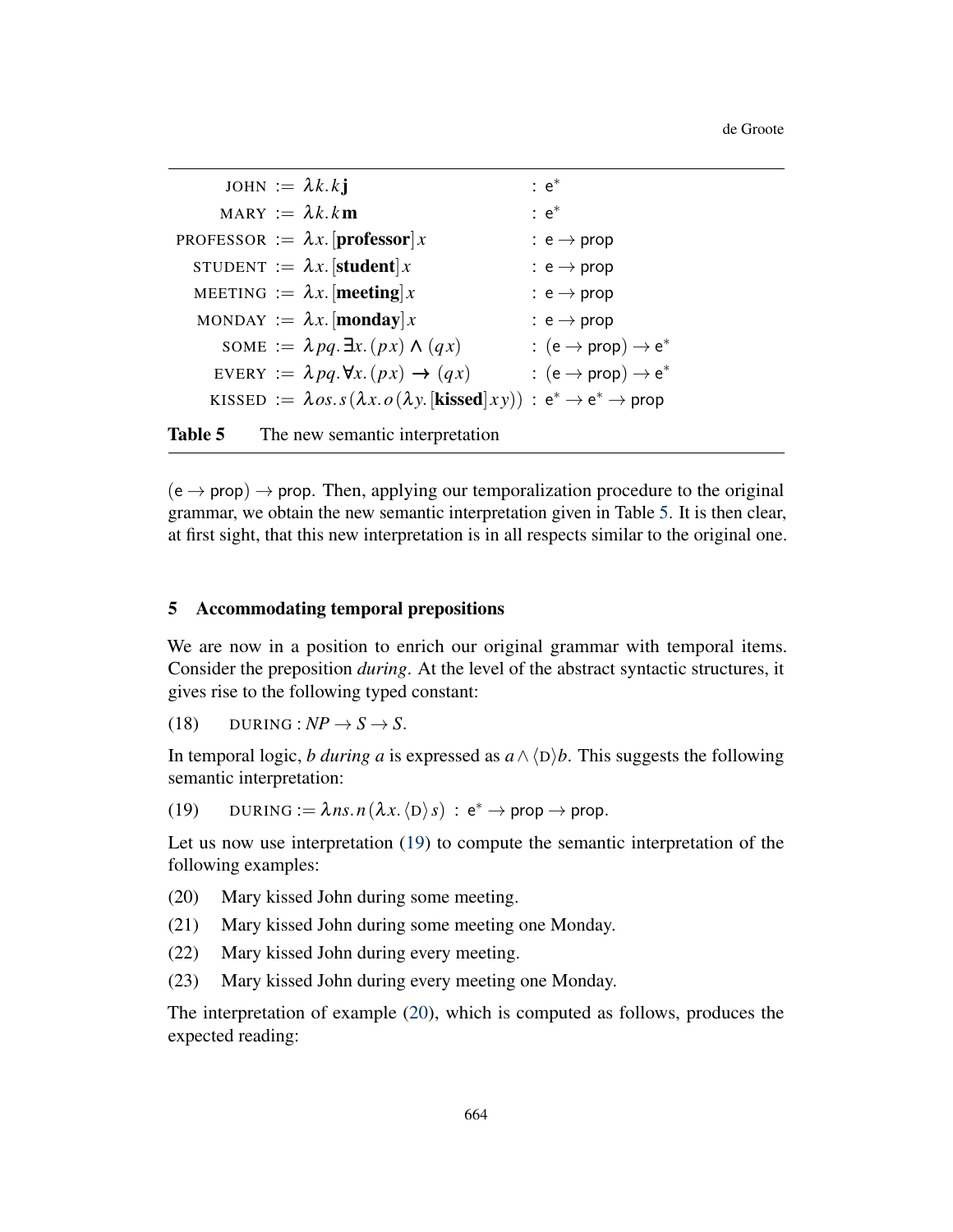DURING (SOME MEETING) (KISSED JOHN MARY)

 $\rightarrow$ <sup>*8*</sup> $\exists$ *x*. ([meeting] *x*)  $\land$   $\langle D \rangle$ ([kissed]m j)  $\rightarrow$ <sup>*8*</sup>β  $\lambda$ *i*.  $\exists$ *x*. (**t\_meeting***xi*) ∧ ( $\exists$ *j*. (*j* ⊂ *i*) ∧ (**t\_kissed m j** *j*)).

The interpretation of example [\(21\)](#page-8-4), which is computed in a similar way, illustrates how our system accounts for cascades of temporal modifiers:

DURING (SOME MONDAY) (DURING (SOME MEETING) (KISSED JOHN MARY))

 $\rightarrow$ <sub>*β*</sub>  $\exists$ *x*.([monday] *x*)  $\land$   $\langle$ D $\rangle$ ( $\exists$ *y*.([meeting] *y*)  $\land$   $\langle$ D $\rangle$ ([kissed] m j))

$$
\rightarrow\!\!\!\!\rightarrow_{\beta}\lambda i.\exists x. (\textbf{t\_monday} x i) \wedge
$$

 $(∃ *i*.$  $(*i* ⊂ *i*) ∧ (∃ *y*.$  $(**t** meeting *y i*) ∧ (∃ *k*.$  $(*k* ⊂ *j*) ∧ (**t**_kised mj*k*))))$ .

Example [\(22\)](#page-8-5), which involves a universal quantification, is more interesting. Computing its interpretation yields a reading that may seem odd at first sight:

DURING (EVERY MEETING) (KISSED JOHN MARY)  $\rightarrow$ <sub>*B*</sub>  $\forall$ *x*. ([meeting]*x*)  $\rightarrow$   $\langle$ D $\rangle$ ([kissed]m**j**)  $\rightarrow$ <sub>*B*</sub>  $\lambda i.\forall x.(\mathbf{t\_meeting} x i) \rightarrow (\exists j. (j \subset i) \wedge (\mathbf{t\_kised m} j j)).$ 

In fact, the above formula captures correctly the intuitive truth conditions of sentence [\(22\)](#page-8-5) if we interpret it under a universal closure.

This need for a universal closure explains why our system (in its current state) fails in making a correct prediction in the case of sentence [\(23\)](#page-8-6). Indeed, the following computation yields a reading which is clearly wrong:<sup>[8](#page-0-0)</sup>

```
DURING (SOME MONDAY) (DURING (EVERY MEETING) (KISSED JOHN MARY))
       \rightarrow<sub>B</sub> \exists x.([monday] x) \land \langle D \rangle(\forall y. ([meeting] y) \rightarrow \langle D \rangle([kissed] m j))
       →→β λi.∃x.(t_mondayxi)∧
                   (\exists j. (j ⊂ i) ∧ (\forall y. (\textbf{t\_meeting } y j) → (\exists k. (k ⊂ j) ∧ (\textbf{t\_kised } m j k)))).
```
In fact, the above formula (as it appears on the second line of the computation) would correctly capture the truth conditions of sentence [\(23\)](#page-8-6) if the first occurrence of  $\langle D \rangle$  was replaced by [D]. This means that, according to the quantificational context, *during* must sometimes be interpreted as  $\lambda ns.n(\lambda x. [D]s)$ . Knowing when one should use one modality or the other (i.e.,  $\langle D \rangle$  or  $[D]$ ) can be easily computed with a simple polarity calculus that we may incorporate in our type discipline. To this end, we replace the signature given in Table [1](#page-4-0) by the one given in Table [6.](#page-10-0) The semantic interpretation of the new polarized items is then as given by Table [7.](#page-11-0)

<sup>8</sup> This wrong reading is reminiscent of the one that would be obtained if one would use the semantic interpretation given by [Dowty](#page-18-2) [1982.](#page-18-2)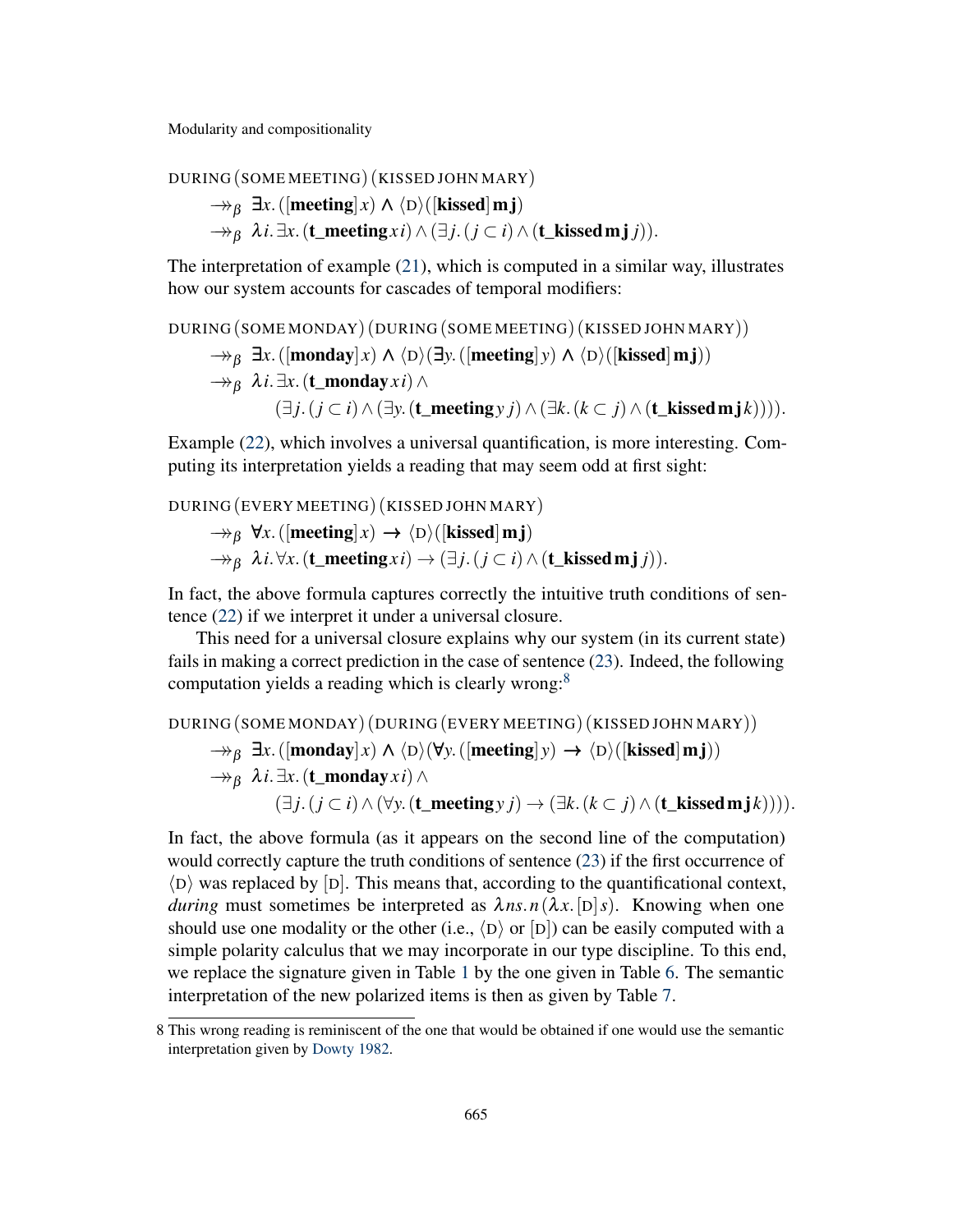```
JOHN : NP
           MARY : NP
  PROFESSOR : N
      STUDENT : N
      MEETING : N
      MONDAY : N
            SOME : N \rightarrow NPSOME^+ : N \rightarrow NP^+EVERY: N \rightarrow NPEVERY^- : N \rightarrow NP^-KISSED : NP \rightarrow NP \rightarrow S^+\text{DURING}^{++}: \textcolor{blue}{NP^+} \rightarrow \textcolor{blue}{S^+} \rightarrow \textcolor{blue}{S^+}\text{DURING}^{+-}: \textit{NP}^+ \rightarrow \textit{S}^- \rightarrow \textit{S}^+\text{DURING}^{-+}: \textit{NP}^{-} \rightarrow \textit{S}^{+} \rightarrow \textit{S}^{-}\text{DURING}^{--} : NP^- \to S^- \to S^-Table 6 The polarized signature
```
The use of polarized items constrains the logical form of sentence [\(23\)](#page-8-6) to be the following:

```
DURING+−
(SOME+ MONDAY) (DURING−+
(EVERY− MEETING) (KISSED JOHN MARY)).
```
Then, computing the semantic interpretation of sentence [\(23\)](#page-8-6) from the preceding logical form yields the expected result:

```
DURING+−
(SOME+ MONDAY) (DURING−+
(EVERY− MEETING) (KISSED JOHN MARY))
      \rightarrow<sub>β</sub> \existsx.([monday] x) \land [D](\forally.([meeting] y) \rightarrow \langleD)([kissed] m j))
      →→β λi.∃x.(t_mondayxi)∧
                (∀j. (j ⊂ i) → (∀y.(\textbf{t\_meeting } y j) → (∃k. (k ⊂ j) ∧ (\textbf{t\_kised } m j k)))).
```
## <span id="page-10-1"></span>6 Adding a deictic dimension

Our analysis of the preposition *during* suggests that a similar treatment may be applied to other temporal prepositions. In the case of the preposition *before*, it would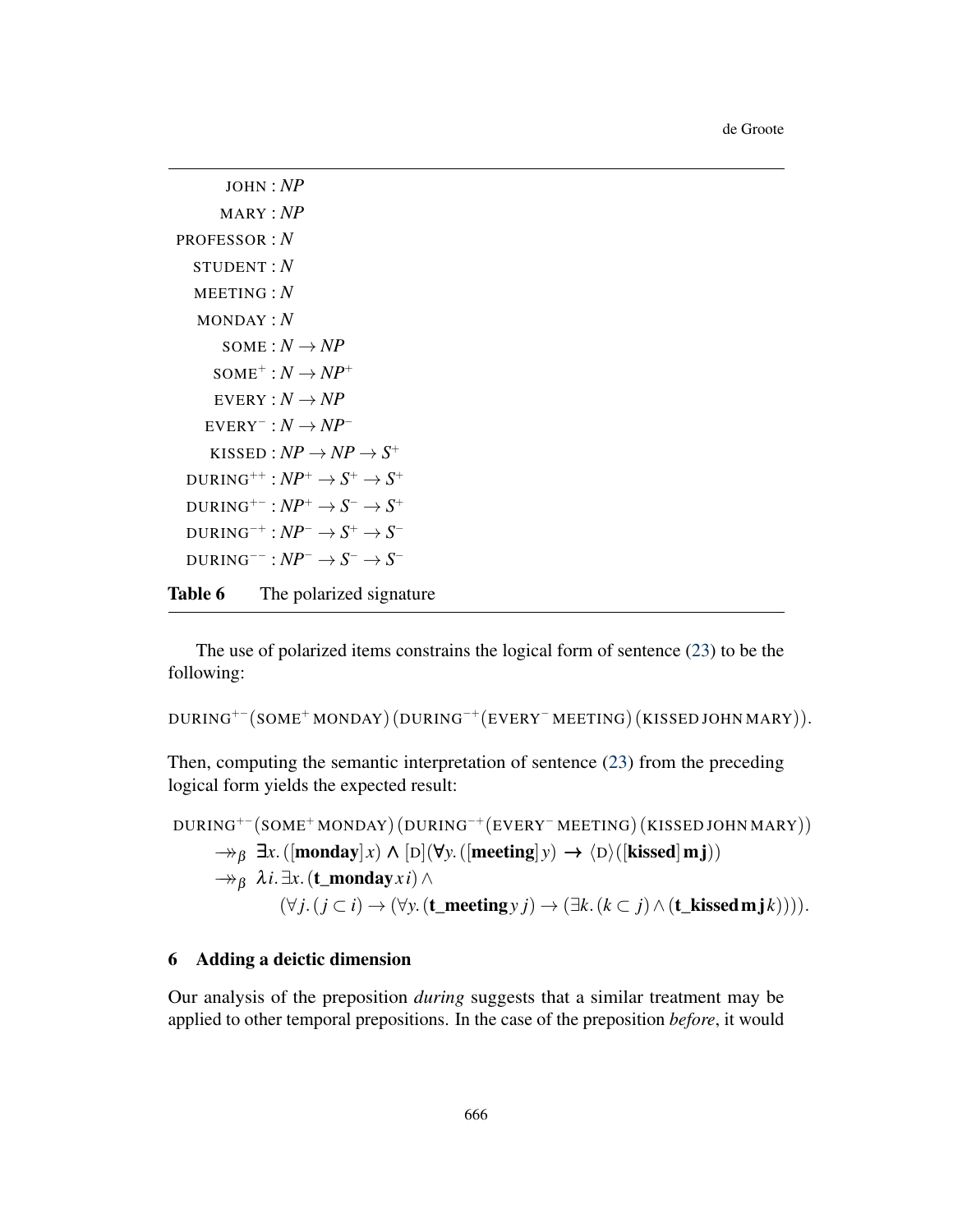$\text{SOME}^+ := \lambda pq \cdot \exists x. (px) \wedge (qx) \; : \; (\text{e} \rightarrow \text{prop}) \rightarrow \text{e}^*$  $\text{EVERY}^- := \lambda pq. \forall x. (px) \rightarrow (qx) : (\text{e} \rightarrow \text{prop}) \rightarrow \text{e}^*$  $\text{DURING}^{++} := \lambda \mathit{ns.n}\left(\lambda x.\left\langle \text{D}\right\rangle s\right) \qquad\qquad : \text{e}^* \to \text{prop} \to \text{prop}$  $\text{DURING}^{+-} := \lambda \, ns.n \, (\lambda x.\text{[D]} \, s) \qquad \qquad : \, \text{e}^* \to \text{prop} \to \text{prop}$  $\text{DURING}^{-+} := \lambda \mathit{ns}. \mathit{n} \left( \lambda \mathit{x}. \left\langle \mathrm{D} \right\rangle s \right) \qquad \quad : \, \mathrm{e}^* \to \mathrm{prop} \to \mathrm{prop}$  $\text{DURING}^{--} := \lambda \, ns.n \, (\lambda x.\text{[D]}s) \qquad \qquad : \text{e}^* \to \text{prop} \to \text{prop}$ Table 7 Semantic interpretation of the polarized items

amount to enrich our system with the following items:

<span id="page-11-0"></span>
$$
BEFORE^{++} := \lambda ns.n (\lambda x. \langle B \rangle s) : e^* \to prop \to prop,
$$
  
\n
$$
BEFORE^{+-} := \lambda ns.n (\lambda x. [B] s) : e^* \to prop \to prop,
$$
  
\n
$$
BEFORE^{-+} := \lambda ns.n (\lambda x. \langle B \rangle s) : e^* \to prop \to prop,
$$
  
\n
$$
BEFORE^{--} := \lambda ns.n (\lambda x. [B] s) : e^* \to prop \to prop.
$$

Let us use these new items to compute the semantic interpretation of the following sentence:

#### <span id="page-11-1"></span>(24) *Mary kissed John before some meeting one Monday*.

This yields the following result:

DURING<sup>++</sup>(SOME<sup>+</sup> MONDAY) (BEFORE<sup>++</sup>(SOME<sup>+</sup> MEETING) (KISSED JOHN MARY))

\n
$$
\rightarrow_{\beta} \exists x. ([\mathbf{monday}]x) \land \langle D \rangle (\exists y. ([\mathbf{meeting}]y) \land \langle B \rangle ([\mathbf{kised}]m\mathbf{j}))
$$
\n
$$
\rightarrow_{\beta} \lambda i. \exists x. (\mathbf{t\_monday}xi) \land (\exists y. (\mathbf{t\_meeting}y) \land (\exists k. (k < j) \land (\mathbf{t\_kised}m\mathbf{j}k))))
$$

The above formula does not completely capture the meaning of sentence [\(24\)](#page-11-1). It correctly predicts that *there is a monday during which some meeting takes place*. It also predicts that *there is some kissing event that happens before the meeting*. But it does not predict that *the kissing event happens on that monday*.

To circumvent this problem, we must provide our interpretation with an additional temporal dimension. This new parameter must be thought of as an implicit indexical that refers to some contextual interval of time, as in Partee's famous example:

(25) I didn't turn off the stove. [\(Partee](#page-18-9) [1973\)](#page-18-9)

Adding this new dimension to our system follows a systematic procedure akin to the temporalization procedure of Section [4.](#page-6-0) The unary relational symbols are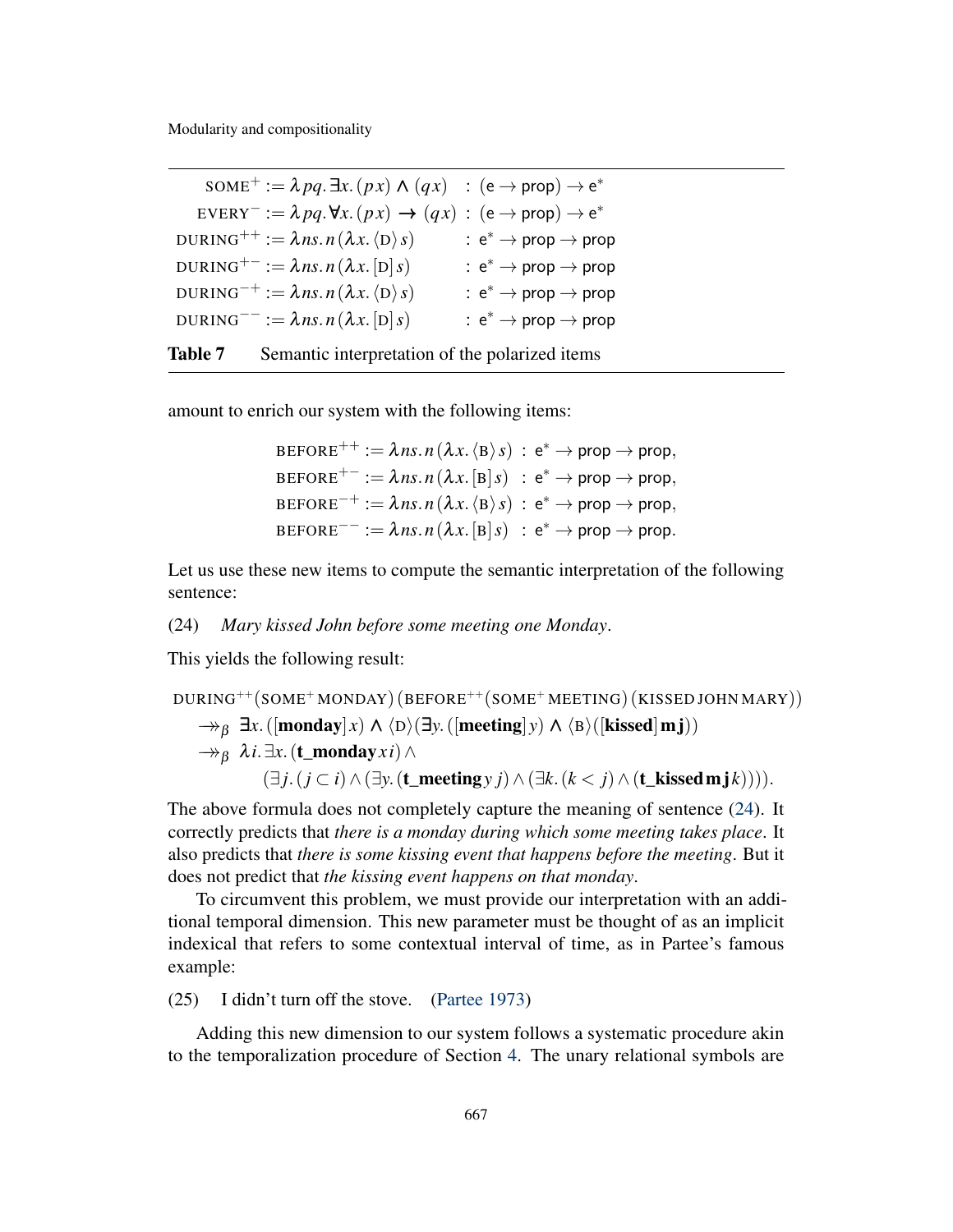de Groote

systematically transformed as follows:

$$
[\mathbf{professor}]_2 = \lambda xij. (j \subset i) \wedge ([\mathbf{professor}]_1 x j).
$$

The binary symbols are transformed in a similar way:

$$
[\mathbf{kissed}]_2 = \lambda xyij. (j \subset i) \wedge ([\mathbf{kissed}]_1 xy j).
$$

As for the logical connectives and quantifiers, their new interpretation is obtained by applying twice the transformation of Section [4:](#page-6-0)

$$
\begin{aligned} [\circ]_2 &= [[\circ]_1]_1, & \circ \in \{\land, \to\}, \\ [\mathsf{Q}]_2 &= [[\mathsf{Q}]_1]_1, & \mathsf{Q} \in \{\exists, \forall\}. \end{aligned}
$$

Spelling it out, it gives the following new interpretation of disjunction:

$$
[\wedge]_2 = \lambda \, abij. \, (aij) \wedge (bij).
$$

Writing prop for  $i \rightarrow i \rightarrow t$ , using boldface symbols to denote the new interpretations of the logical connectives and quantifiers, and writing  $\lfloor \cdot \rfloor$  for  $\lfloor \cdot \rfloor_2$ , the new semantic interpretation of our original grammar is still given by Table [5.](#page-8-1)

It remains to give the new interpretations of the temporal prepositions. To this end, we first adapt the definition of the temporal modalities to the two-dimensional setting:

$$
\langle D \rangle \phi = \lambda i j. \exists k. (k \subset j) \land (\phi i k),
$$
  
\n
$$
[D] \phi = \lambda i j. \forall k. (k \subset j) \rightarrow (\phi i k),
$$
  
\n
$$
\langle B \rangle \phi = \lambda i j. \exists k. (k < j) \land (\phi i k),
$$
  
\n
$$
[B] \phi = \lambda i j. \forall k. (k < j) \rightarrow (\phi i k).
$$

We then define an operator that allows the deictic temporal parameter to be instantiated with the current time interval:

$$
\downarrow \phi = \lambda i j. \phi j j.
$$

The semantic interpretation of the temporal prepositions is then defined as in Table [8.](#page-13-0)

Finally, let us check that our new two-dimensional interpretation allows one to compute the correct interpretation of sentence [\(24\)](#page-11-1):

```
DURING++(SOME+ MONDAY) (BEFORE++(SOME+ MEETING) (KISSED JOHN MARY))
        \rightarrow<sub>B</sub> \existsx.([monday] x) \land \downarrow \langle D \rangle(\existsy.([meeting] y) \land \langle B \rangle([kissed] m j))
        \rightarrow<sub>B</sub> \lambdai j. \existsx. (j \subset i) \wedge (t_mondayx j) \wedge(\downarrow (\lambdai j. ∃k. (k ⊂ j) ∧ (∃y. (k ⊂ i) ∧ (t_meeting yk) ∧
                                   (\exists l. (l < k) \land (l \subset i) \land (\mathbf{t\_kised m k}l))))i j)
```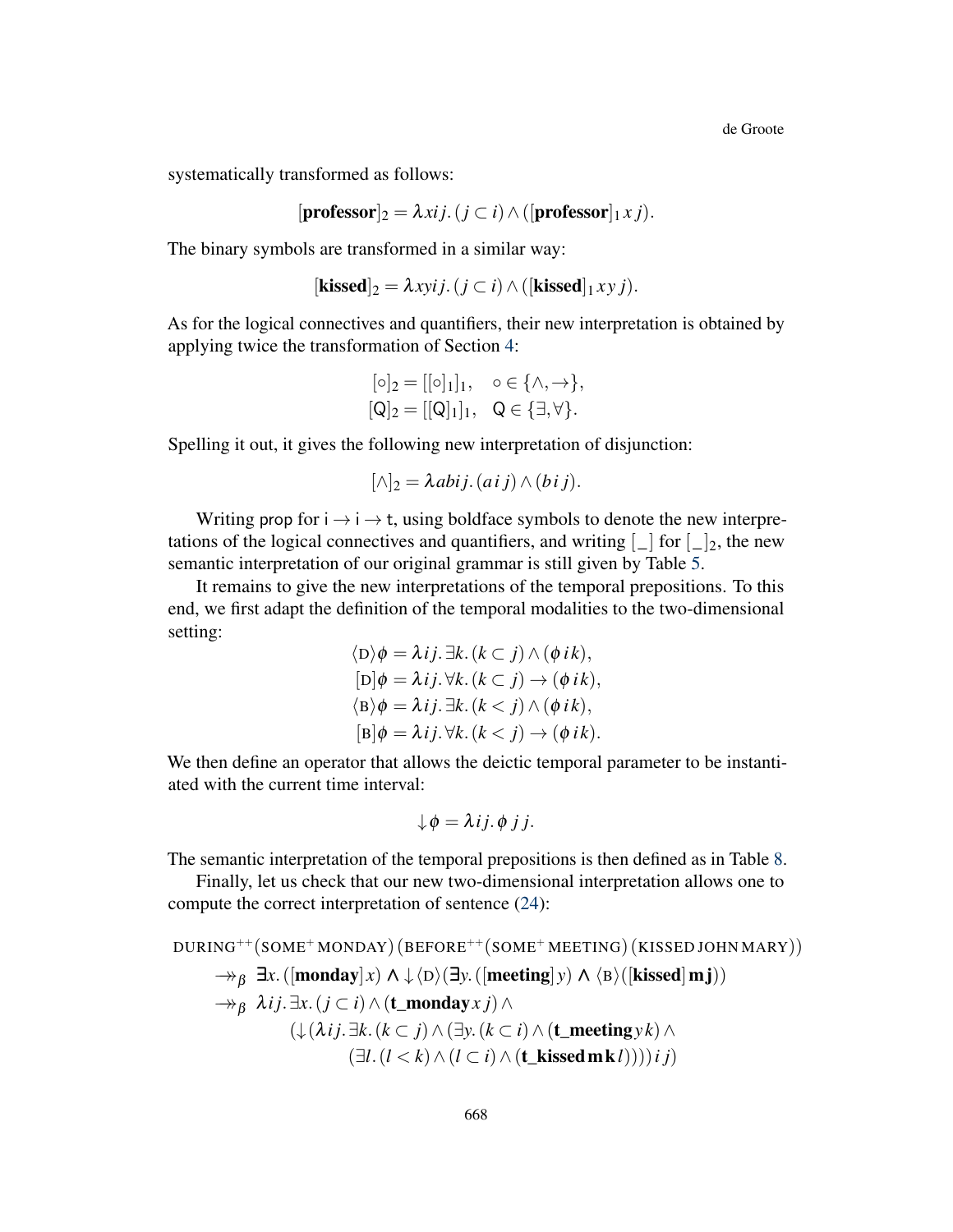$\texttt{DURING}^{++}:=\pmb{\lambda} \textit{ns}. \textit{n}\left(\pmb{\lambda} \textit{x}. \downarrow \langle \texttt{D} \rangle \textit{s} \right) \,:\, \texttt{e}^* \rightarrow \textsf{prop} \rightarrow \textsf{prop}$  $\texttt{DURING}^{+-}:=\pmb{\lambda} \textit{ns}. \textit{n}\left(\pmb{\lambda} x.\!\downarrow\![\texttt{D}]\textit{s}\right) \,\,:\,\texttt{e}^* \rightarrow \textsf{prop} \rightarrow \textsf{prop}$  $\text{DURING}^{-+} := \lambda \mathit{ns.n}\left(\lambda x.\!\downarrow\!\langle\text{D}\rangle s\right) \, \colon \text{e}^* \to \text{prop} \to \text{prop}$  $\texttt{DURING}^{--}:=\lambda\mathit{ns}.\mathit{n}\left(\lambda\mathit{x}\ldotp\mathit{\downarrow}\left[\mathrm{D}\right]\mathit{s}\right) \,\,:\,\mathsf{e}^{*}\to\mathsf{prop}\to\mathsf{prop}$  $\mathsf{BEFORE}^{++} := \pmb{\lambda} \mathit{ns}. \mathit{n}\left(\pmb{\lambda}\mathit{x}. \left\langle \texttt{B} \right\rangle\mathit{s} \right) \quad : \, \texttt{e}^* \rightarrow \textsf{prop} \rightarrow \textsf{prop}$  $\texttt{BEFORE}^{+-} := \pmb{\lambda} \textit{ns}. \textit{n} \left( \pmb{\lambda} \textit{x} \ldotp \textcolor{red}{\left[ \textbf{B} \right]}\textit{s} \right) \quad : \textbf{e}^* \rightarrow \textsf{prop} \rightarrow \textsf{prop}$  $\texttt{BEFORE}^{-+} := \lambda \mathit{ns}. \mathit{n}\left(\lambda\mathit{x}. \left\langle \texttt{B} \right\rangle\mathit{s} \right) \quad : \texttt{e}^* \rightarrow \texttt{prop} \rightarrow \texttt{prop}$  $\texttt{BEFORE}^{--} := \lambda \mathit{ns}. \mathit{n} \left( \lambda \mathit{x}.\big[\mathtt{B}\big] \mathit{s} \right) \quad : \, \mathsf{e}^* \to \mathsf{prop} \to \mathsf{prop}$ 



<span id="page-13-0"></span>
$$
\Rightarrow_{\beta} \lambda_{ij}.\exists x. (j \subset i) \land (\mathbf{t\_monday} x j) \land \n(\exists k. (k \subset j) \land (\exists y. (k \subset j) \land (\mathbf{t\_meeting} y k) \land \n(\exists l. (l < k) \land (l \subset j) \land (\mathbf{t\_kisedmk} l))))\n\equiv \lambda_{ij}.\exists x. (j \subset i) \land (\mathbf{t\_monday} x j) \land \n(\exists k. (k \subset j) \land (\exists y. (\mathbf{t\_meeting} y k) \land \n(\exists l. (l < k) \land (l \subset j) \land (\mathbf{t\_kisedmk} l)))).
$$

## <span id="page-13-4"></span>7 Pratt and Francez's solution revisited

The polarized system we have developed in the two preceding sections could be adapted in order to cope with generalized quantifiers that are monotone (upward or downward) in their first argument. We do not know, however, how to adapt it in order to handle generalized quantifiers that do not satisfy this monotonicity property (such as *most*, for instance). This is a drawback with respect to Pratt and Francez's system. In order to circumvent it, let us try to recast Pratt and Francez's analysis in our setting.

Using our notations, the semantic interpretation that [Pratt & Francez](#page-18-0) [2001](#page-18-0) assign to the noun *meeting* is the following:

<span id="page-13-1"></span>(26) MEETING :=  $\lambda xi$ . (meeting *x*)  $\wedge$  (( $\tau x$ )  $\subset i$ ).

Then, in order to avoid the use of the operator  $\tau$ , [\(26\)](#page-13-1) may be rewritten as [\(27\)](#page-13-2), or equivalently as [\(28\)](#page-13-3):

- <span id="page-13-2"></span>(27) MEETING :=  $\lambda xi.\exists j.$  (**t\_meeting***x j*)  $\wedge$  (*j* ⊂ *i*),
- <span id="page-13-3"></span>(28) MEETING :=  $\lambda x. \langle D \rangle$  ([**meeting**]<sub>1</sub>*x*).

Now, the problem with a universally quantified prepositional phrase such as *during every meeting* is that the existential quantifier occurring in [\(27\)](#page-13-2) must be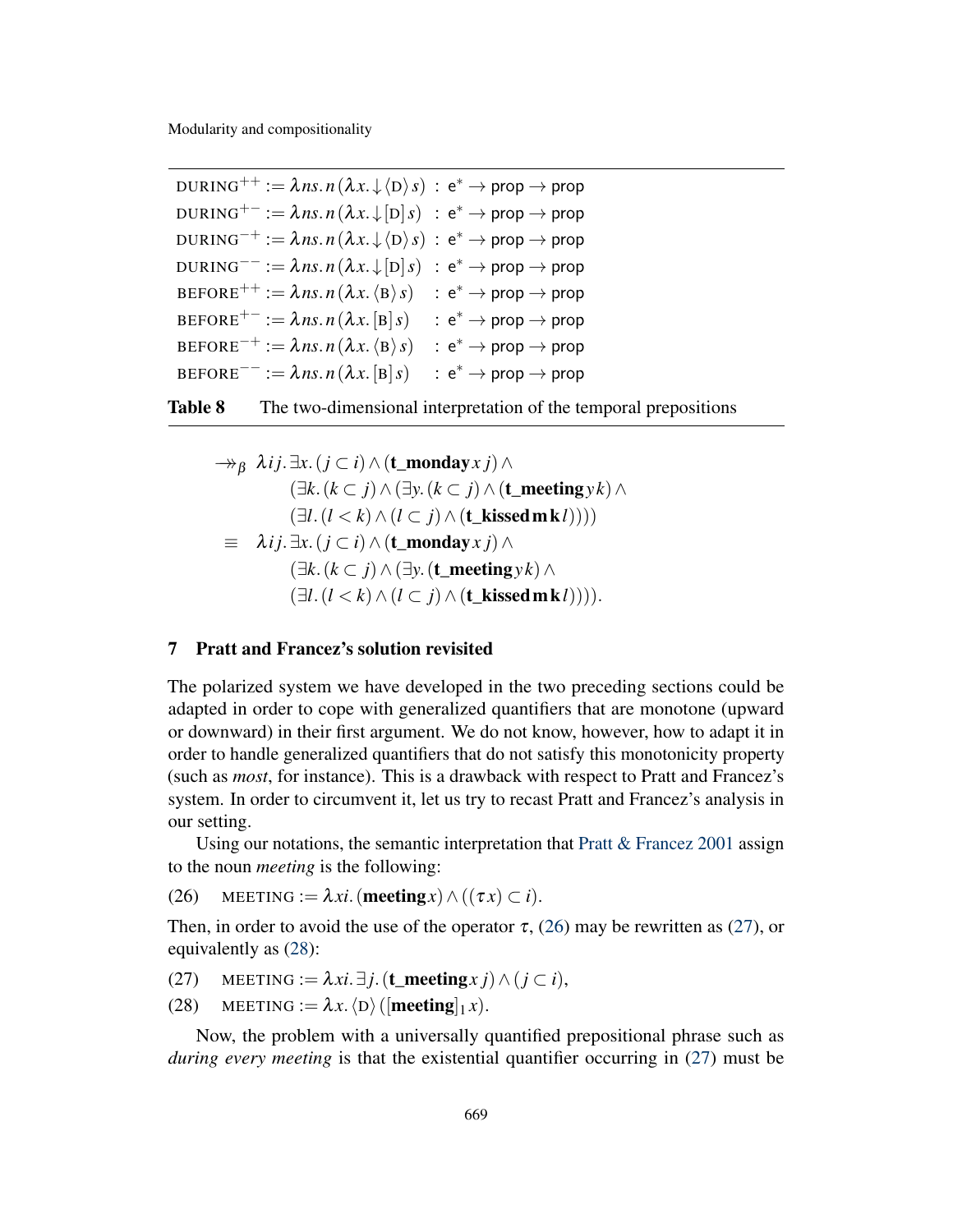turned into a universal quantifier that takes scope over the complete sentence. This is, in fact, reminiscent of donkey sentences. For this reason, we will apply to our original grammar a continuation-based transformation inspired by the dynamic logic developed in [de Groote](#page-18-10) [2006](#page-18-10) and [Lebedeva](#page-18-11) [2012.](#page-18-11)<sup>[9](#page-0-0)</sup>

Roughly speaking, this transformation adds a conjunctive continuation to each atomic formula. In the case of a standard unary predicate symbol, it is indeed defined as follows:

$$
[\mathbf{professor}]_3 = \lambda xc. ([\mathbf{professor}]_1 x) [\wedge]_1 c.
$$

In the case of a unary predicate symbol whose argument is an event-like entity (or in the case of a predicate corresponding to a non-transitive verb), the transformation is defined in such a way that it reflects an interpretation akin to [\(28\)](#page-13-3):

$$
[meeting]_3 = \lambda xc. \langle D \rangle (([meeting]_1 x) [\land]_1 c).
$$

In the case of a binary predicate symbol corresponding to a transitive verb, the transformation is defined in a similar way:

$$
[\mathbf{kissed}]_3 = \lambda xyc. \langle D \rangle (([\mathbf{kissed}]_1 xy) [\wedge]_1 c).
$$

Let  $STOP = \lambda i$ . **true** be the empty continuation. Negation, conjunction, and existential quantification are defined as follows:

$$
[\neg]_3 = \lambda ac. ([\neg]_1(a \text{STOP})) [\wedge]_1 c,[\wedge]_3 = \lambda abc. a(bc),[\exists]_3 = \lambda pc. [\exists]_1 (\lambda x. pxc).
$$

Finally, implication and universal quantification are defined using de Morgan's laws:

$$
[\rightarrow]_3 = \lambda ab. [\neg]_3 (a [\wedge]_3 ([\neg]_3 b)),
$$
  

$$
[\forall]_3 = \lambda p. [\neg]_3 ([\exists]_3 (\lambda x. [\neg]_3 (px))).
$$

In this new setting, the type of the propositions is the following:

$$
prop = (i \rightarrow t) \rightarrow (i \rightarrow t).
$$

Then, mutatis mutandis, the new semantic interpretation of our original grammar is still given by Table [5.](#page-8-1)

It remains to give the new semantic interpretation of *during*. It is simply defined as follows:

<sup>9</sup> As a matter of fact, the transformation we are using corresponds exactly to the *dynamicization* transformation of [Kobele](#page-18-12) [2015.](#page-18-12)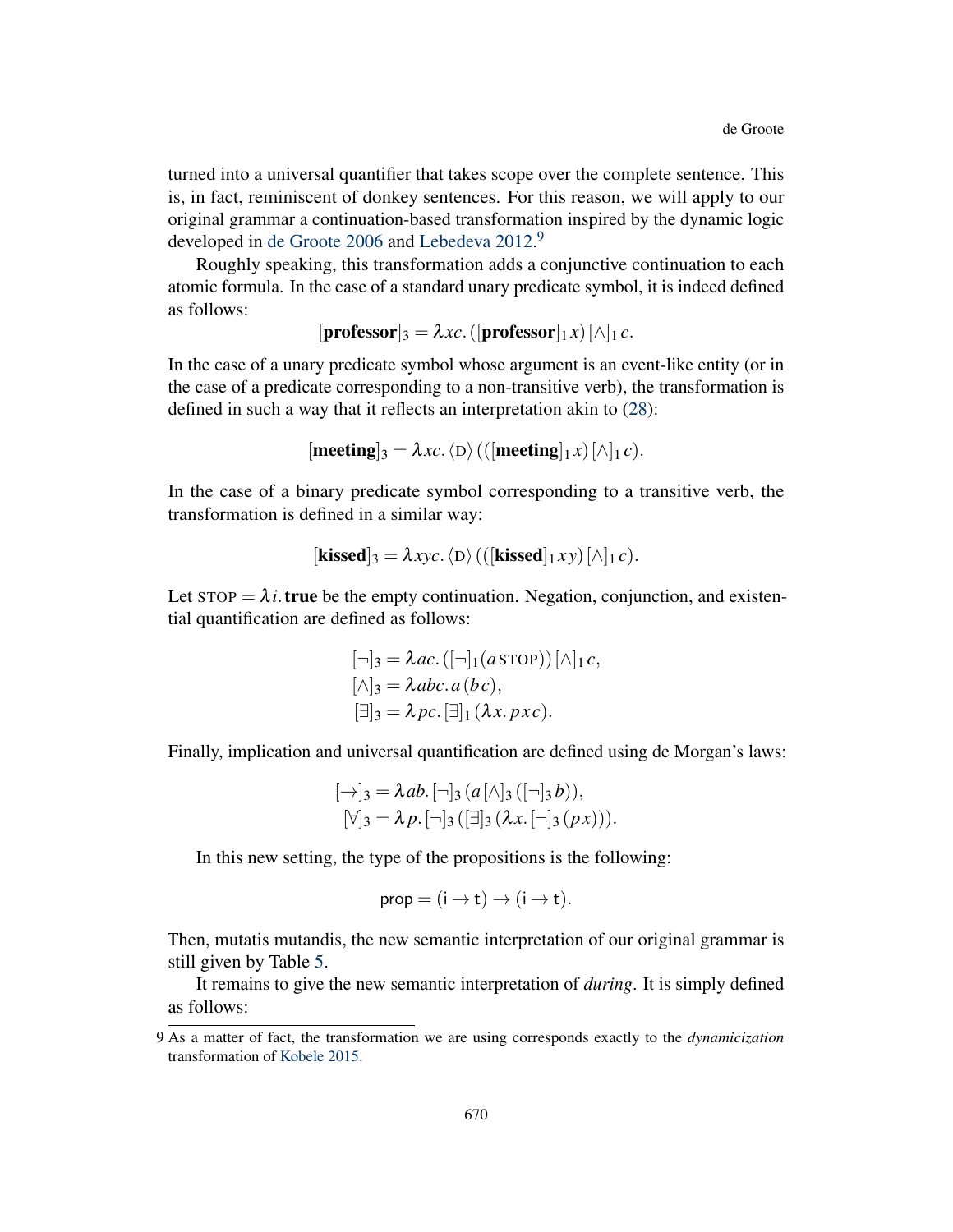<span id="page-15-0"></span>(29) DURING :=  $\lambda ns.n(\lambda x.s)$  :  $e^* \rightarrow prop \rightarrow prop$ .

We may now check that this new system makes the right prediction for sentence  $(1)$ :

DURING (SOME MONDAY) (DURING (EVERY MEETING) (KISSED JOHN MARY))

$$
\Rightarrow_{\beta} \exists x. ([\mathbf{monday}]x) \land (\forall y. ([\mathbf{meeting}]y) \rightarrow ([\mathbf{kissed}]m\mathbf{j}))
$$
  
\n
$$
\Rightarrow_{\beta} \lambda c. [\exists]_{1}x. \langle D \rangle (([\mathbf{monday}]_{1}x) \qquad [\wedge]_{1}([\forall]_{1}y. [D] (([\mathbf{meeting}]_{1}y) [\rightarrow]_{1} \langle D \rangle ([\mathbf{kissed}]_{1}m\mathbf{j})))
$$
  
\n
$$
\Rightarrow_{\beta} \lambda ci. \exists xj. (j \subset i)
$$
  
\n
$$
\land (\mathbf{t\_monday}x j) \qquad \land (\forall yk. (k \subset j) \rightarrow ((\mathbf{t\_meeting}yk) \rightarrow ((\exists l. (l \subset k) \land (\mathbf{t\_kissed}m\mathbf{j}l))))
$$
  
\n
$$
\land (cj).
$$

#### 8 Putting everything together

Up to now, we have developed two different systems: a polarity-based system (Section [5](#page-8-0) and [6\)](#page-10-1), and a continuation-based system (Section [7\)](#page-13-4). On the one hand, the polarity-based system offers a uniform treatment of the temporal propositions. Unfortunately, it seems that the polarity calculus on which this system is based does not permit a treatment of all the generalized quantifiers. On the other hand, the continuation-based system, which is derived from Pratt and Francez's solution, could cope with all the generalized quantifiers, but does not permit a uniform treatment of the temporal propositions. In this section, we will merge our two systems in order to combine their respective advantages.

Consider the semantic interpretation that the continuation-based system assigns to the noun *meeting*:

<span id="page-15-1"></span>(30)  $[\text{meeting}]_3 = \lambda x c.\langle D \rangle (([\text{meeting}]_1 x)[\wedge]_1 c).$ 

This interpretation (as well as the interpretations of other lexical items such as verbs) contains the during-modality. For this reason, as in Pratt and Francez's system, the interpretation of the preposition *during* is rather opaque. In fact, it is a pure combinator – see  $(29)$ . A possible way out of this problem is to replace the modality occurring in [\(30\)](#page-15-1) by a parameter. This would give rise to the following interpretation (in the case of a two-dimensional system):

<span id="page-15-2"></span>(31)  $\lambda x f c. f(([\text{meeting}]_2 x) [\wedge]_2 c).$ 

In order to exploit this idea, let us work out the type of expression [\(31\)](#page-15-2). Let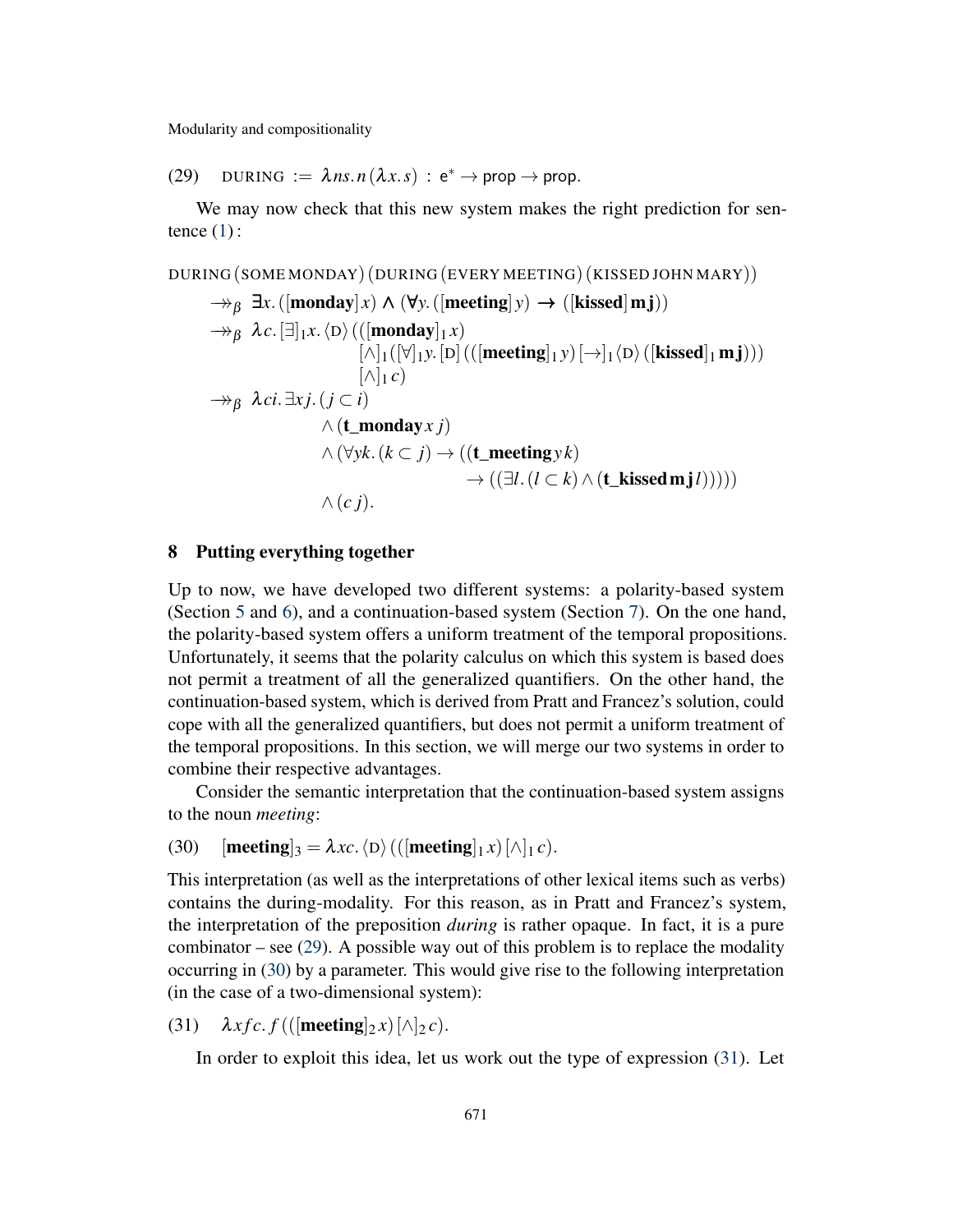$T = i \rightarrow i \rightarrow t$  be the type of a two-dimensional temporal proposition. We have that ( $[\text{meeting}]_{2} x$ ) $[\wedge]_{2} c$  is of type T, and so is *c*. Consequently, *f* must be of type  $(T \to T)$ , and the complete expression is of type  $e \to (T \to T) \to T \to T$ . This leads us to define the type of the propositions as follows:

$$
prop = (T \to T) \to T \to T.
$$

Now, in order to define a logic acting on propositions of the above type, the first step is to adapt the dynamic logic of Section [7](#page-13-4) to the two-dimensional framework. Let  $STOP = \lambda ij$ . true be the two-dimensional empty continuation. The two-dimensional dynamic logic operators are defined as follows:

$$
[\neg]_4 = \lambda ac. ([\neg]_2(a \text{STOP})) [\wedge]_2 c,[\wedge]_4 = \lambda abc. a(bc),[\exists]_4 = \lambda pc. [\exists]_2 (\lambda x. pxc).
$$

We are now in a position of defining our ultimate transformation. The transformation of a predicate symbol whose argument is an event-like entity conforms with expression [\(31\)](#page-15-2), and so is the transformation of a predicate symbol corresponding to a verb:

$$
[\text{meeting}]_5 = \lambda x f c. f(([\text{meeting}]_2 x) [\land]_2 c),
$$
  

$$
[\text{kissed}]_5 = \lambda x y f c. f(([\text{kissed}]_2 xy) [\land]_2 c).
$$

Concerning the predicate symbols whose argument is not an event-like entity, their transformation is as follows:

```
[\mathbf{professor}]_5 = \lambda x f c.([\mathbf{professor}]_2 x [\wedge]_2 c).
```
Finally, let  $ID = \lambda x \cdot x$  be the identity. The transformation of the logical connectives and quantifiers is defined as follows:

$$
[\neg]_5 = \lambda af. [\neg]_4 (af),
$$
  
\n
$$
[\wedge]_5 = \lambda abf. (af) [\wedge]_4 (b \text{ ID}),
$$
  
\n
$$
[\exists]_5 = \lambda pf. [\exists]_4 (\lambda x. pxf),
$$
  
\n
$$
[\rightarrow]_5 = \lambda ab. [\neg]_5 (a [\wedge]_5 ([\neg]_5 b)),
$$
  
\n
$$
[\forall]_5 = \lambda p. [\neg]_5 ([\exists]_5 (\lambda x. [\neg]_5 (px))).
$$

Using our usual notational conventions (i.e., writing  $\lceil \cdot \rceil$  for  $\lceil \cdot \rceil$ , and using boldface symbols to denote the new interpretation of the logical symbols), the ultimate interpretation of our original grammar is still given by Table [5.](#page-8-1) Moreover, it would not be too difficult to establish, for this ultimate interpretation, a conservativity property similar to the one we have sketched in Section [4.](#page-6-0)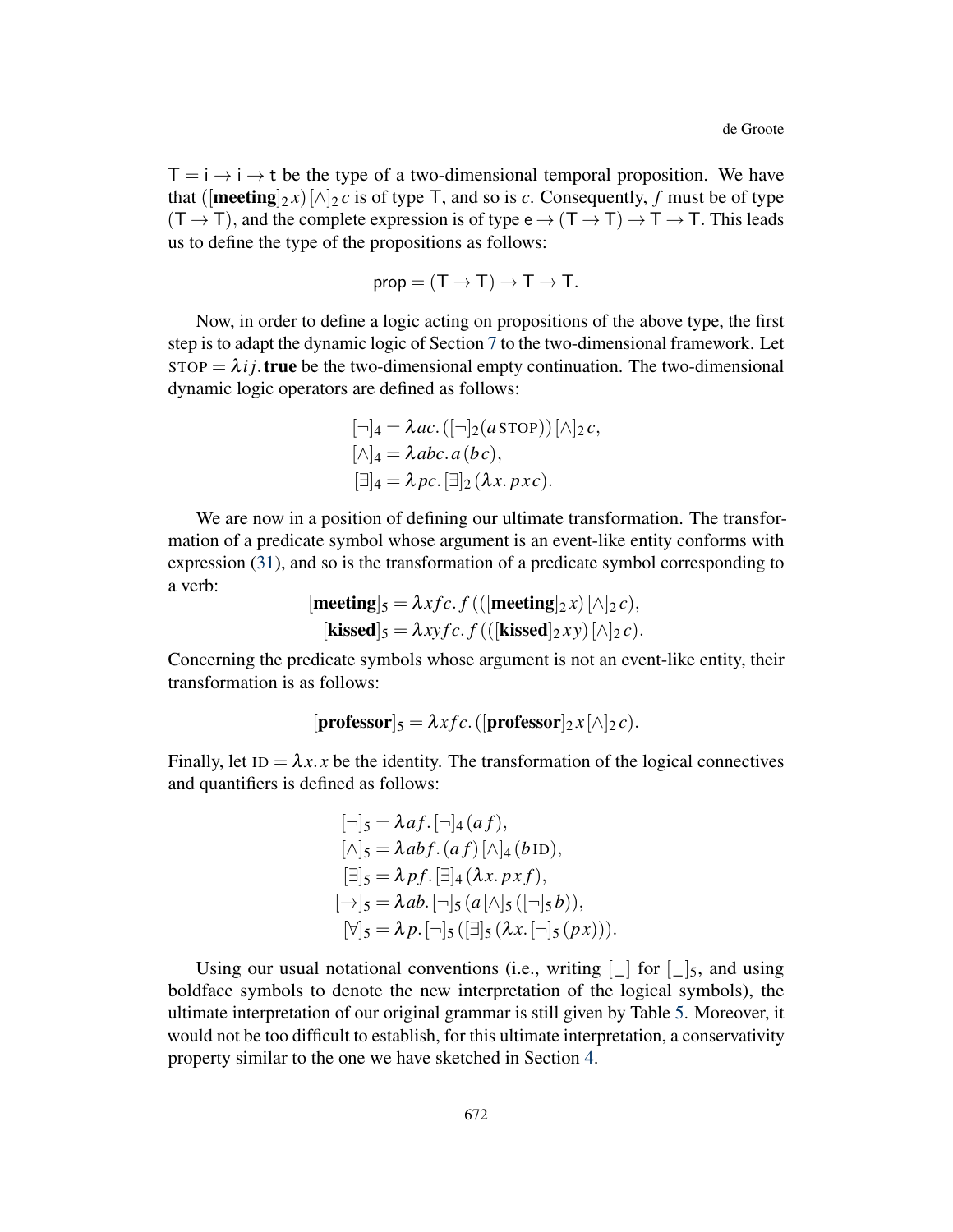We may now give the new interpretation of the temporal prepositions, which will be responsible for instantiating the parameter *f* with the appropriate modality. Their definitions are as follows:

DURING := 
$$
\lambda n s.n(\lambda x f.s(\lambda a.\downarrow \langle D \rangle a)) : e^* \to \text{prop} \to \text{prop},
$$

\nBEFORE :=  $\lambda n s.n(\lambda x f.s(\lambda a.\langle B \rangle a)) : e^* \to \text{prop} \to \text{prop}.$ 

To conclude, let us see how this last system works in the case of sentence [\(24\)](#page-11-1). Let us first compute the interpretation of *Mary kissed John before some meeting*:

BEFORE (SOME MEETING) (KISSED JOHN MARY)

$$
\Rightarrow_{\beta} \exists y. ([\text{meeting}] y) \land (\lambda f. [\text{kissed}] m j (\lambda a. \langle B \rangle a))
$$
  
\n
$$
\Rightarrow_{\beta} \exists y. ([\text{meeting}] y) \land (\lambda f. (\lambda f c. f (([\text{kissed}]_2 m j) [\land]_2 c)) (\lambda a. \langle B \rangle a))
$$
  
\n
$$
\Rightarrow_{\beta} \exists y. ([\text{meeting}] y) \land (\lambda f c. \langle B \rangle (([\text{kissed}]_2 m j) [\land]_2 c))
$$
  
\n
$$
\Rightarrow_{\beta} \exists y. \lambda f. ([\text{meeting}] y f) [\land]_4 ((\lambda f c. \langle B \rangle (([\text{kissed}]_2 m j) [\land]_2 c)) \text{ID})
$$
  
\n
$$
\Rightarrow_{\beta} \exists y. \lambda f. (\lambda c. f (([\text{meeting}]_2 y) [\land]_2 c)) [\land]_4 (\lambda c. \langle B \rangle (([\text{kissed}]_2 m j) [\land]_2 c))
$$
  
\n
$$
\Rightarrow_{\beta} \exists y. \lambda f c. f (([\text{meeting}]_2 y) [\land]_2 \langle B \rangle (([\text{kissed}]_2 m j) [\land]_2 c))
$$
  
\n
$$
\Rightarrow_{\beta} \lambda f. [\exists]_4 y. \lambda c. f (([\text{meeting}]_2 y) [\land]_2 \langle B \rangle (([\text{kissed}]_2 m j) [\land]_2 c))
$$
  
\n
$$
\Rightarrow_{\beta} \lambda f c. [\exists]_2 y. f (([\text{meeting}]_2 y) [\land]_2 \langle B \rangle (([\text{kissed}]_2 m j) [\land]_2 c)).
$$

Let us call the above  $\lambda$ -term  $S_0$ . The expression corresponding to sentence [\(24\)](#page-11-1) may be reduced in a similar way:

```
DURING (SOME MONDAY) (BEFORE (SOME MEETING) (KISSED JOHN MARY))
     \rightarrow<sub>β</sub> \lambdafc.[∃]<sub>2</sub>x. f(([monday]<sub>2</sub>x)[\wedge]<sub>2</sub> \downarrow \langleD\rangle(S<sub>0</sub> IDc)).
```
Let us call this second  $\lambda$ -term  $S_1$ . In order to obtain a final reading, we may apply it to the identity and to the empty continuation:

#### *S*<sup>1</sup> ID STOP

$$
\neg\neg_{\beta} [\exists]_2 x. \text{ID}((\text{[monday]}_2 x) [\land]_2 \downarrow \langle D \rangle (S_0 \text{ID STOP}))
$$
  

$$
\rightarrow_{\beta} [\exists]_2 x. [\text{monday}]_2 x [\land]_2 \downarrow \langle D \rangle (\exists]_2 y. (\text{[meeting]}_2 y) [\land]_2 \langle B \rangle ((\text{[kissed]}_2 \text{mj}))).
$$

Then, the reduction continues as in the two-dimensional system of Section [6.](#page-10-1)

## References

<span id="page-17-0"></span>Allen, James F. 1983. Maintaining knowledge about temporal intervals. *Communications of the ACM* 26(11). 832–843. doi[:10.1145/182.358434.](http://dx.doi.org/10.1145/182.358434)

Barker, Chris. 2002. Continuations and the nature of quantification. *Natural Language Semantics* 10(3). 211–242. doi[:10.1023/A:1022183511876.](http://dx.doi.org/10.1023/A:1022183511876)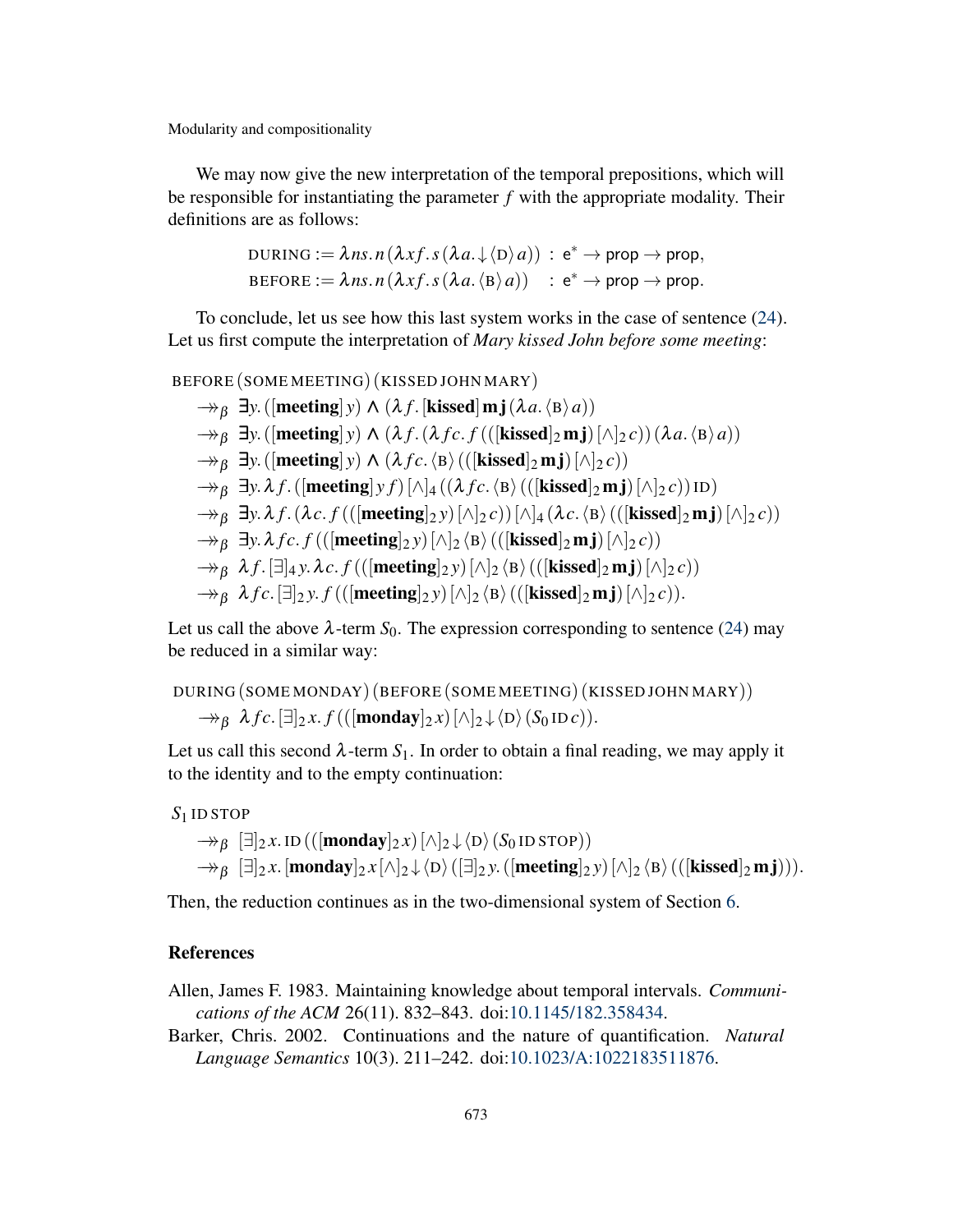- Beaver, David & Cleo Condoravdi. 2007. On the logic of verbal modification. In M. Aloni, P. Dekker & F. Roelofsen (eds.), *Sixteenth Amsterdam Colloquium*, 3–9. University of Amsterdam.
- <span id="page-18-1"></span>Dowty, David. 1979. *Word Meaning and Montague Grammar*. Dordrecht: Reidel.
- <span id="page-18-2"></span>Dowty, David. 1982. Tenses, time adverbs, and compositional semantic theory. *Linguistics & Philosophy* 5(1). 23–55. doi[:10.1007/BF00390692.](http://dx.doi.org/10.1007/BF00390692)
- <span id="page-18-3"></span>Francez, Nissim & Mark Steedman. 2006. Categorial grammar and the semantics of contextual prepositional phrases. *Linguistics & Philosophy* 29(4). 381–417. doi[:10.1007/s10988-006-9000-8.](http://dx.doi.org/10.1007/s10988-006-9000-8)
- <span id="page-18-10"></span>de Groote, Philippe. 2006. Towards a Montagovian account of dynamics. In M. Gibson & J. Howell (eds.), *Semantics and Linguistic Theory XVI*, 1–16. Cornell University, Ithaca, NY.
- <span id="page-18-8"></span>de Groote, Philippe & Makoto Kanazawa. 2013. A note on intensionalization. *Journal of Logic, Language and Information* 22(2). 173–194. doi[:10.1007/s10849-](http://dx.doi.org/10.1007/s10849-013-9173-9) [013-9173-9.](http://dx.doi.org/10.1007/s10849-013-9173-9)
- <span id="page-18-7"></span>Halpern, Joseph & Yoav Shoham. 1991. A propositional modal logic of time intervals. *Journal of the ACM* 38(4). 935–962. doi[:10.1145/115234.115351.](http://dx.doi.org/10.1145/115234.115351)
- <span id="page-18-12"></span>Kobele, Gregory. 2015. Decomposing montagovian dynamics. Talk given at the *Workshop on Continuations and Scope*, New-York University, May 22.
- <span id="page-18-11"></span>Lebedeva, Ekatarina. 2012. *Expression de la dynamique du discours à l'aide de continuations*: Université de Lorraine Thèse de doctorat.
- <span id="page-18-6"></span>Montague, Richard. 1973. The proper treatment of quantification in ordinary English. In J. Hintikka, J. Moravcsik & P. Suppes (eds.), *Approaches to natural language: proceedings of the 1970 Stanford workshop on Grammar and Semantics*, Dordrecht: Reidel. Reprinted: [\(Montague](#page-18-13) [1974:](#page-18-13) pages 247–270).
- <span id="page-18-13"></span>Montague, Richard. 1974. *Formal Philosophy: selected papers of Richard Montague, edited and with an introduction by Richmond Thomason*. Yale University Press.
- <span id="page-18-9"></span>Partee, Barbara. 1973. Some structural analogies between tenses and pronouns in english. *The Journal of Philosophy* 70(18). 601–609. doi[:10.2307/2025024.](http://dx.doi.org/10.2307/2025024)
- <span id="page-18-0"></span>Pratt, Ian & Nissim Francez. 2001. Temporal prepositions and temporal generalized quantifiers. *Linguistics & Philosophy* 24(2). 187–222. doi[:10.1023/A:1005632801858.](http://dx.doi.org/10.1023/A:1005632801858)
- <span id="page-18-4"></span>von Stechow, Arnim. 2002. Temporal prepositional phrases with quantifiers: Some additions to Pratt and Francez (2001). *Linguistics & Philosophy* 25(5-6). 755– 800. doi[:10.1023/A:1020872017811.](http://dx.doi.org/10.1023/A:1020872017811)
- <span id="page-18-5"></span>von Stechow, Arnim. 2009. Tenses in compositional semantics. In W. Klein & P. Li (eds.), *The Expression of Time*, 129–166. Mouton de Gruyter.